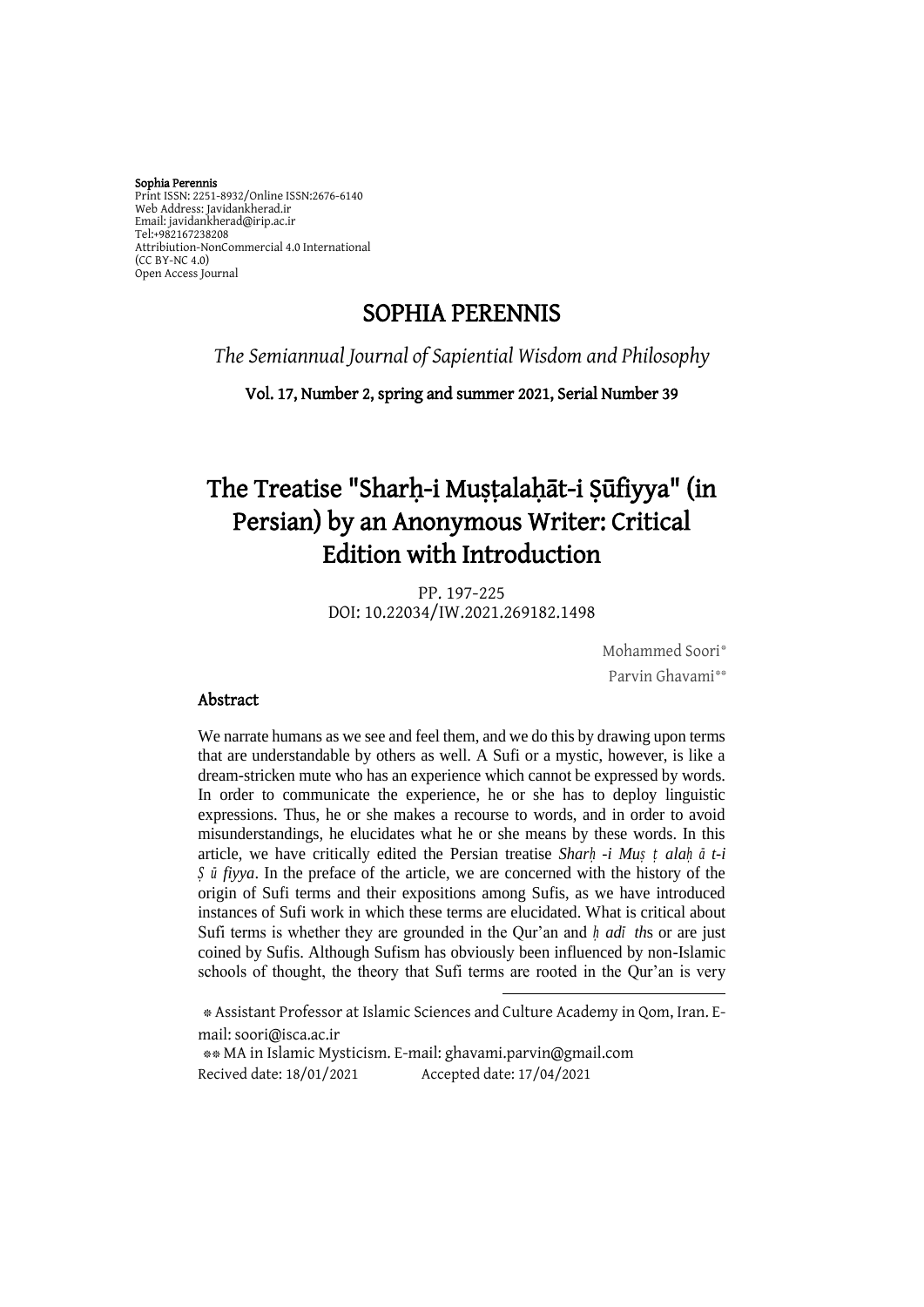popular among Sufis, historians of Sufism, and contemporary scholars of Sufism. We aslo have compared this treatise with the treatise *Rashf al-Alḥ ā ẓ fī Kashf al-Alfā ẓ* attributed to Sharaf al-D<sup>ī</sup> n <sup>Ḥ</sup> usayn ibn Ulfat<sup>ī</sup> Tabr<sup>ī</sup> z<sup>ī</sup> which bears strong similarity to our treatise in its content.

Keywords: Sufi Terms, Sharḥ-i muṣṭalaḥāt-i ṣufiyyah, Rashf al-alḥāz fī kashf alalfāz, Sharaf al-Dīn Ulfatī

We narrate humans as we see and feel them, and we do this by drawing upon terms that are understandable by others as well. A Sufi or a mystic, however, is like a dream-stricken mute who has an experience which cannot be expressed by words. In order to communicate the experience, he or she has to deploy linguistic expressions. Thus, he or she makes a recourse to words, and in order to avoid misunderstandings, he elucidates what he or she means by these words. In this article, we have critically edited the Persian treatise *Sharḥ-i Muṣṭalaḥāt-i Ṣūfiyya*. In the preface of the article, we are concerned with the history of the origin of Sufi terms and their expositions among Sufis, as we have introduced instances of Sufi work in which these terms are elucidated. What is critical about Sufi terms is whether they are grounded in the Qur'an and *ḥadīth*s or are just coined by Sufis. Although Sufism has obviously been influenced by non-Islamic schools of thought, the theory that Sufi terms are rooted in the Qur'an is very popular among Sufis, historians of Sufism, and contemporary scholars of Sufism. There is no doubt that without drawing upon the texts of the Qur'an and *ḥadīth*s, it would be impossible for an intellectual system like Sufism to be constituted from merely non-Islamic elements. Later, in addition to terms borrowed from the Qur'an, *ḥadīth*s, and Islamic disciplines, Sufis deployed two classes of particular terms which brought about a dramatic change in their language: "love"-related terms and "wine"-related terms. These two classes of terms describe states that go beyond the limits of human reason. It is very difficult to describe either love or wine-drinking in terms of the ordinary language, as the difficulty was experienced by Sufis. The terms "love" and "drunkenness" with which Sufis characterized themselves led to strong protests by the pious, who accused the former of disbelief. In particular, the use of "love" to describe the relation between humans and God angered the pious, because they believed that "love" signifies the sexual relation between men and women, and it cannot be used to characterize the human-God relation. The uses began, however, to be admitted by the pious and they gave up criticizing the Sufis because of such uses. Having to interpret away these terms, Sufis used them as indicators of their intuitions and elaborated their uses of these terms; for example, they explained that "hair" (*zulf*) symbolized the plurality of the material world and "spot" (*khāl*) symbolized unity in order to rescue themselves from accusations. Exposition of Sufi terms was first presented as part or a chapter of a book and was later presented in the form of monographs. Such essays or treatises include two sections or two types of terms: (1) a lexicology of non-metaphorical terms (nonsymbolic), and (2) a lexicology of metaphorical terms (symbolic). It is hard to determine the exact date when metaphorical terms appeared among Sufis, although we know that such terms were mature and known enough in the late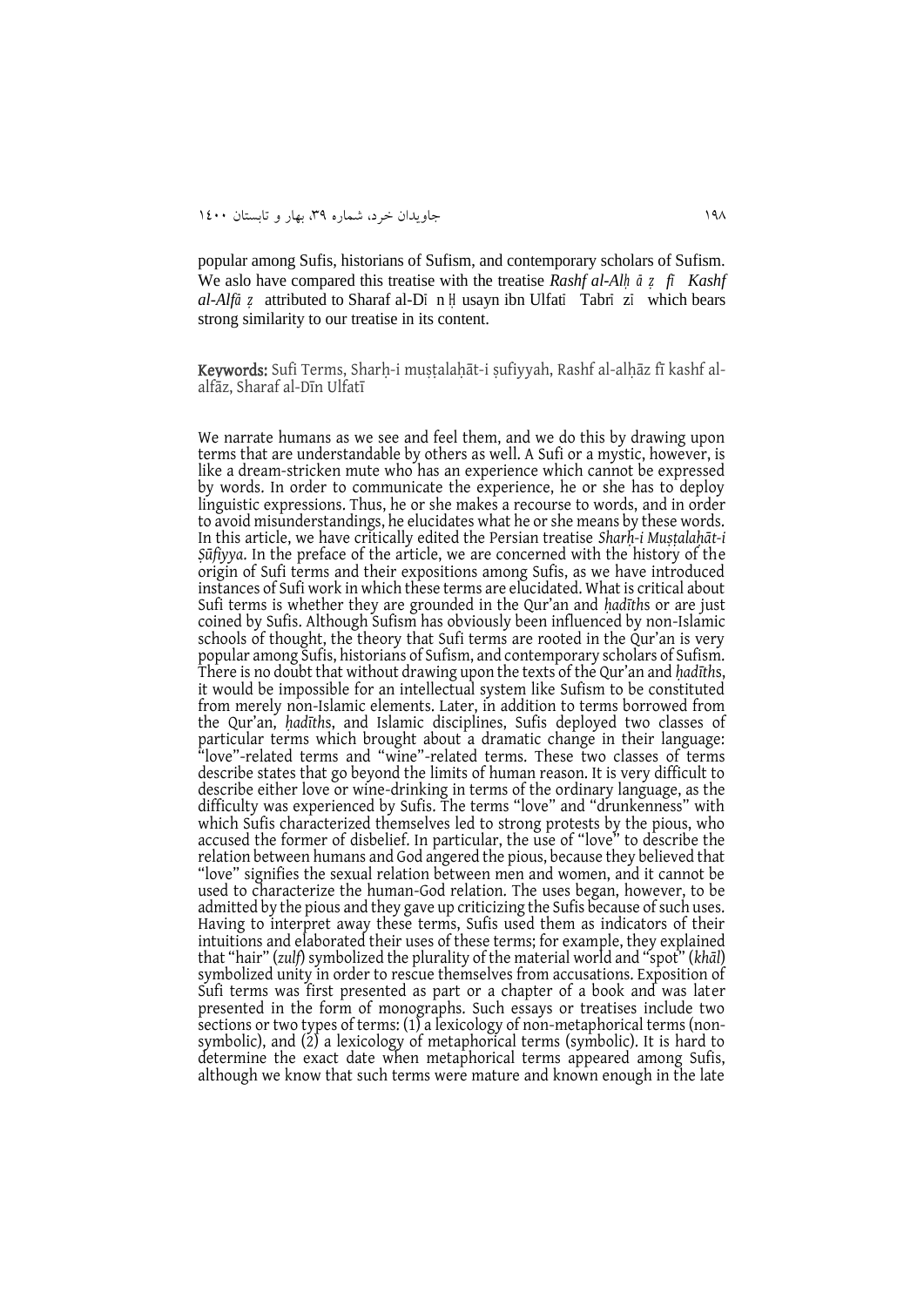sixth or the early seventh centuries AH (twelfth or thirteenth centuries CE), because the book *Awrād al-aḥbāb* by Abu-l-Mafākhir Yaḥyā Bākharzī (d. 736/1336) points to certain metaphorical Sufi terms in its section on *Samā'* dance, such as "wine," "monastery," "*Zunnar*," "*tarsā*" (Christian or Nazarene), and "*kharābāt*" (literally: ruins), and the terms continued to be used after that. Another significant treatise concerning metaphorical Sufi terms is *Rashf al-Alḥāẓ fī Kashf al-Alfāẓ* attributed to Sharaf al-Dīn Ḥusayn ibn Ulfatī Tabrīzī in the eighth century AH (fourteenth century CE). The treatise *Sharḥ-i Muṣṭalaḥāt-i Ṣūfiyya* whose full text we have critically edited at the end of this article is another link of the chain of such works, which bears strong similarity to *Rashf al-Alḥāẓ* in its content. In this article, we begin by an introduction of the treatise and its similarities to and differences from *Rashf al-Alḥāẓ*. With this study, we show that the two treatises are, despite their strong similarities, two wholly independent treatises. There is an old and valuable manuscript available for the treatise *Sharḥ-i Muṣṭalaḥāt-i Ṣūfiyya*. It is the 17th treatise in a collection of manuscripts held in Abū Rayḥān Bīrūnī Foundation of Oriental Studies in Tashkent (Uzbekistan), number 3100, in 211 folios. Sayyid 'Alī Moujānī, who has provided an image of the collection, has called it the "Song of Bukhara." Early in this collection, after Sayyid 'Alī Moujānī's brief introduction, 'Alī Bahrāmiyān provides a list of the treatises in this collection (18 treatises). Since the Bukhara collection has not been introduced elsewhere and because of certain mistakes in the list of the contents of the collection, some of which we were able to correct, we provide the list in this article as well. Most of the treatises in this collected are in the handwriting of Muḥammad Bāqir ibn Fakhr al-Dīn Rūmī. The critical edition of *Sharḥ-i Muṣṭalaḥāt-i Ṣūfiyya* was done based only on this available manuscript. In order to be able to read certain difficult words, we consulted other extant works in the exposition of Sufi terms, such as part of Hujwīrī's *Kashf al-Maḥjūb*, Fakhr al-Dīn 'Irāqī's *Iṣṭilāḥāt*, and *Rashf al-Alḥāẓ fī Kashf al-Alfāẓ* attributed to Ulfatī. *Sharḥ-i Muṣṭalaḥāt-i Ṣūfiyya* has an introduction and three chapters. In the introduction, the author talks about the garment of form with which Sufis cover the world of meanings, as well as the coinage of mystical terminologies. In the three following chapters, the author provides short explanations of 255 metaphorical terms used by Sufis. Here are the titles of the three chapters of the book: "names of love and the lover and the loved," "names of merrymaking instruments," and "names of the states of the lover and the loved." Some of the most significant differences between this treatise and *Rashf al-Alḥāẓ* lies in its introduction, the titles of the three chapters, the number and order of the terms, and explanations provided for some of the terms.

#### References

- Abbadi, Mansur. (1968). *Sufi Nāme*. Editeb by Gholamhoseyn Yusofi. Tehran: Bonyad-e Farhang-e Iran. (in Persian)
- Dehkhoda, Ali Akbar. (1998) *Lughat nāmeh*. Tehran: Tehran University Press. (in Persian)
- Derayati, Mostafa. (2011). *Union Catalogue of Iran Manuscripts*. Tehran: National Library & Archives of the Islamic Republic of Iran.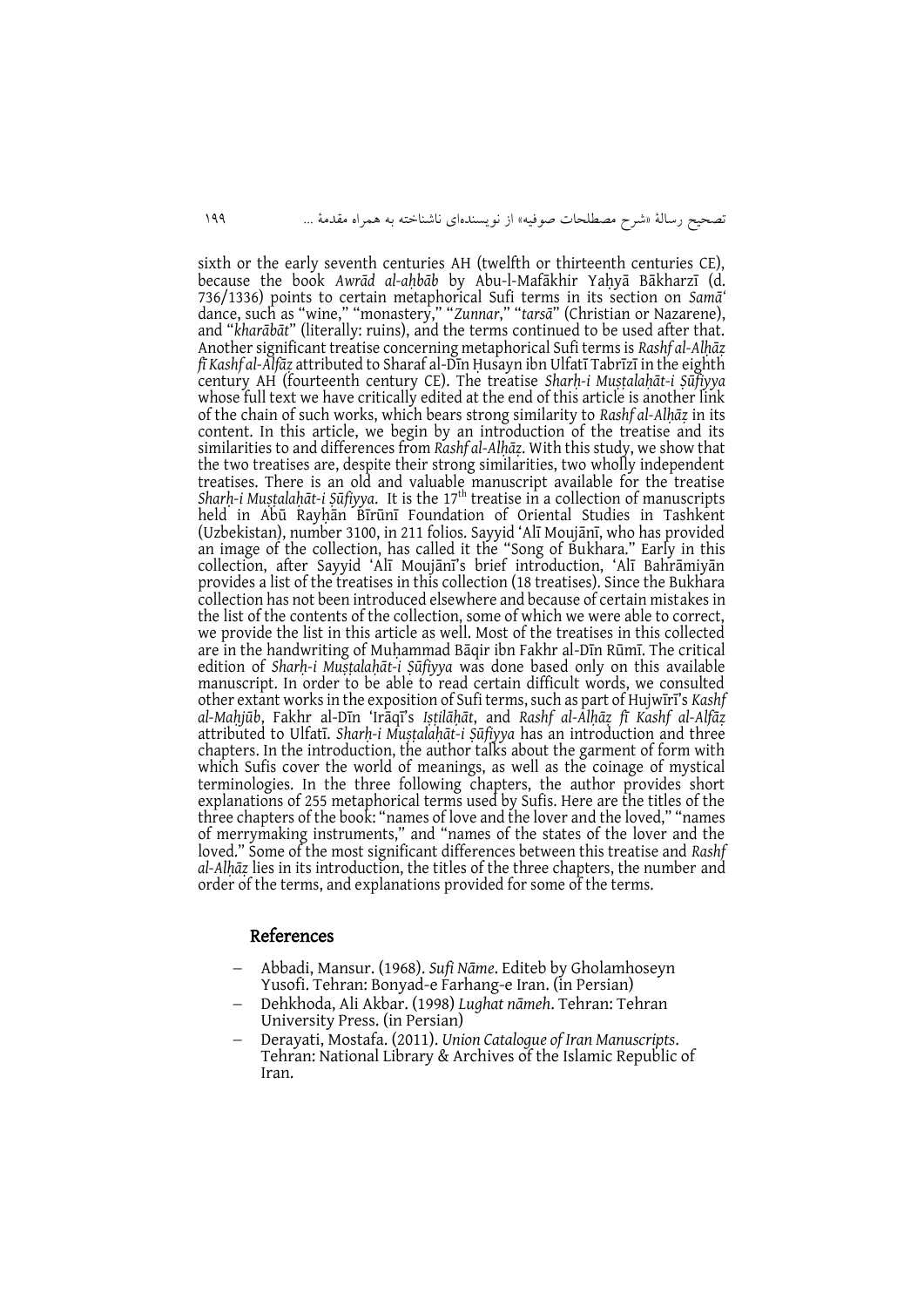- Eraqi, Fakhroddin. (1974). *Resāleye lamaʽāt va resāleye eṣṭelāḥāt*. edited by Javad Nurbakhsh, Tehran: Khanqahe Nematollahi. (in Persian)
- Mostamli Bokhari. (1986). *Sharḥe taʽarrof*. Edited by Mohammad Rowshan. Tehran: Asatir. (in Persian)
- Mayel Heravi, Najib. (7891). "eṣṭelāḥāte Erāqi dar gozāreye Semnāni", *Keyhān Ansisheh*. No. 14. (in Persian)
- Nwyia, Paul. (1970). *Exégèse coranique et langage mystique*. Beyrouth: Dar el-Mashreq.
- Pourjavady, Nasrollah. (1999). "Seyre eṣṭelāḥāte Ṣufiyān az nahj al-khāṣṣe Abū Manṣūre Eṣfahāni tā Futūḥāte Ibn ʽArabi", *Maʽārif*, vol. 16, no. 48. (in Persian)
- Safipouri Shirazi. (1881). *Muntaha al-irab*. Tehran: Sanayi. (in Persian)
- Saheb Ekhtiyari, Behruz. (1987). "Resāleye estelāḥāte 'erfāni", *Keyhān Ansisheh*. No. 16. (in Persian)
- Ulfati, Husayn. (1983). *Rashf al-Alḥāẓ fī Kashf al-Alfāẓ*. Edited by Najib Mayel Heravi. Tehran: Mawlā. (in Persian)
- Zarrinkub, Abdolhosayn. (1998). *Arzish-i Mirāth-i Ṣūfiyah*. Tehran: Amirkabir. (in Persian)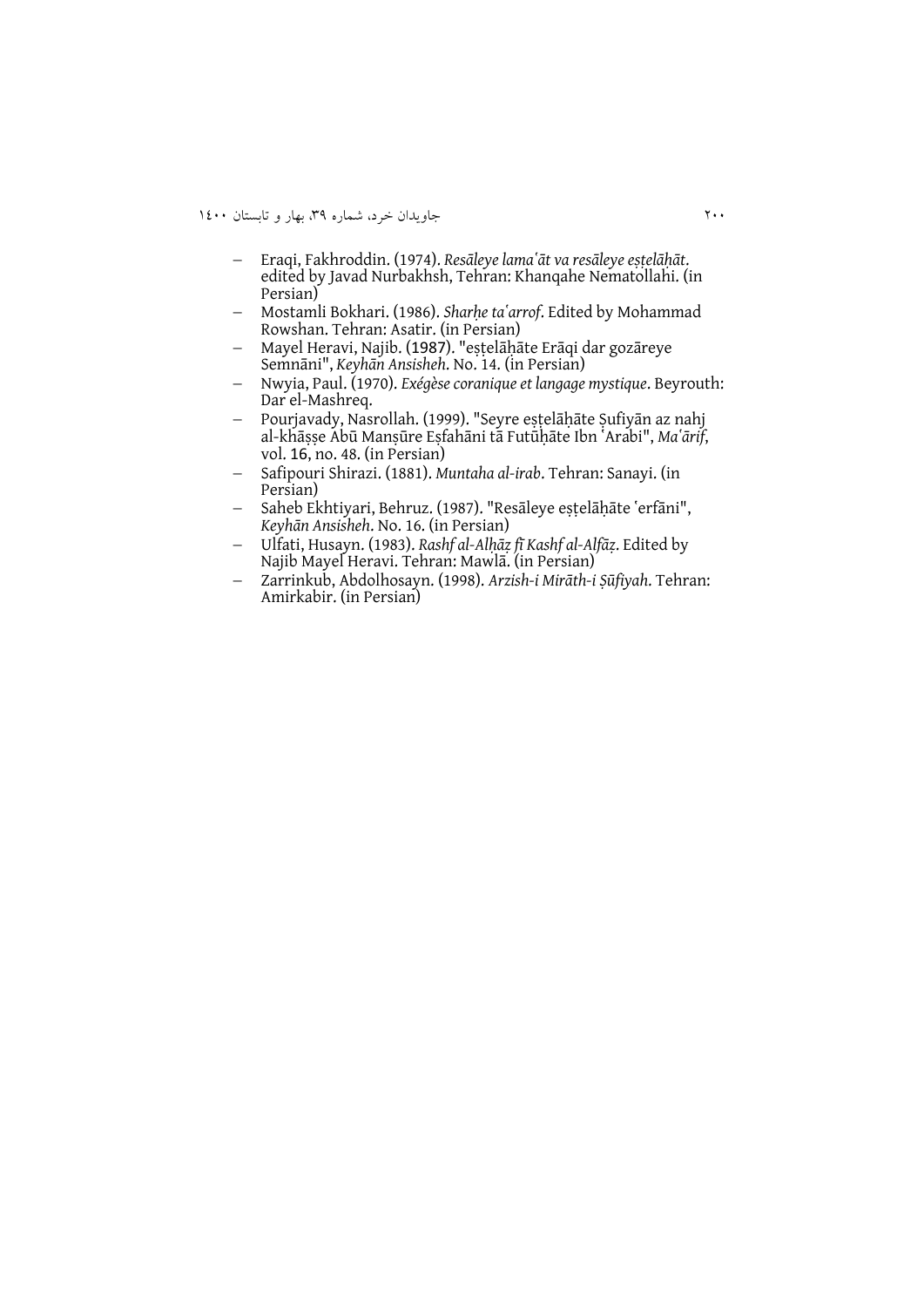**این مقاله دارای درجه علمی-پژوهشی است**

**مجله علمی جاویدانخرد، شماره ،93 بهار و تابستان ،0011 صفحات -031 222**

**تصحیح رسالۀ »شرح مصطلحات صوفیه« از نویسندهای ناشناخته به همراه مقدمۀ تحلیلی و مقایسۀ محتوای آن با رسالۀ »رشف**  الالحاظ» منسوب به اُلفَتى تبریزی

 **محم د سوری\* پروینسادات قوامی\*\***

> **چکیده** هرچند عارفان مسللللمان در تجربه های معنوی خود و مواجهه با امر مقد س از اصطالحات موجود در قرآن و احاديث و برخی علوم اسالمی استفاده می کردند، ولی در بسللیاری از موارد ناگزير بودند واژگان موجود در زبان عموم مردم را به کار ببرند و معانی خاصــــی به آنها ببخشــــند. عارفان، با وجود مخالفت اهل شريعت، بهويژه از اصطلاحات متعدد و گوناگون مربوط به عشق و باده استفادۀ ب سیار بردند. به تدريج صدها ا صطالح خاص در میان عارفان ش کل گرفت که خود نیاز به تبیین و تعلیم داشــت. در بســیاری از کتابهای عرفانی بخشــی از کتاب به شرح اصطلاحات تصوف اختصاص يافته است. علاوه بر آن، رسالههای م ستقل ب سیاری وجود دارد که سرا سر به شرح اين ا صطالحات پرداخته اند. در

\* )نويسندۀ مسئول( عضو هیأت علمی پژوه.گاه علوم و فرهنگ اسالمی، قم. رايانامه: soori@isca.ac.ir

**.** 

<sup>\*\*</sup> کارشناس ارشد عرفان اسالمی. رايانامه: [com.gmail@parvin.ghavami](mailto:ghavami.parvin@gmail.com) تاريخ دريافت: ١٣٩٩/١٠/٢٩ تاريخ پذيرش: ١٤٠٠/١/٢٨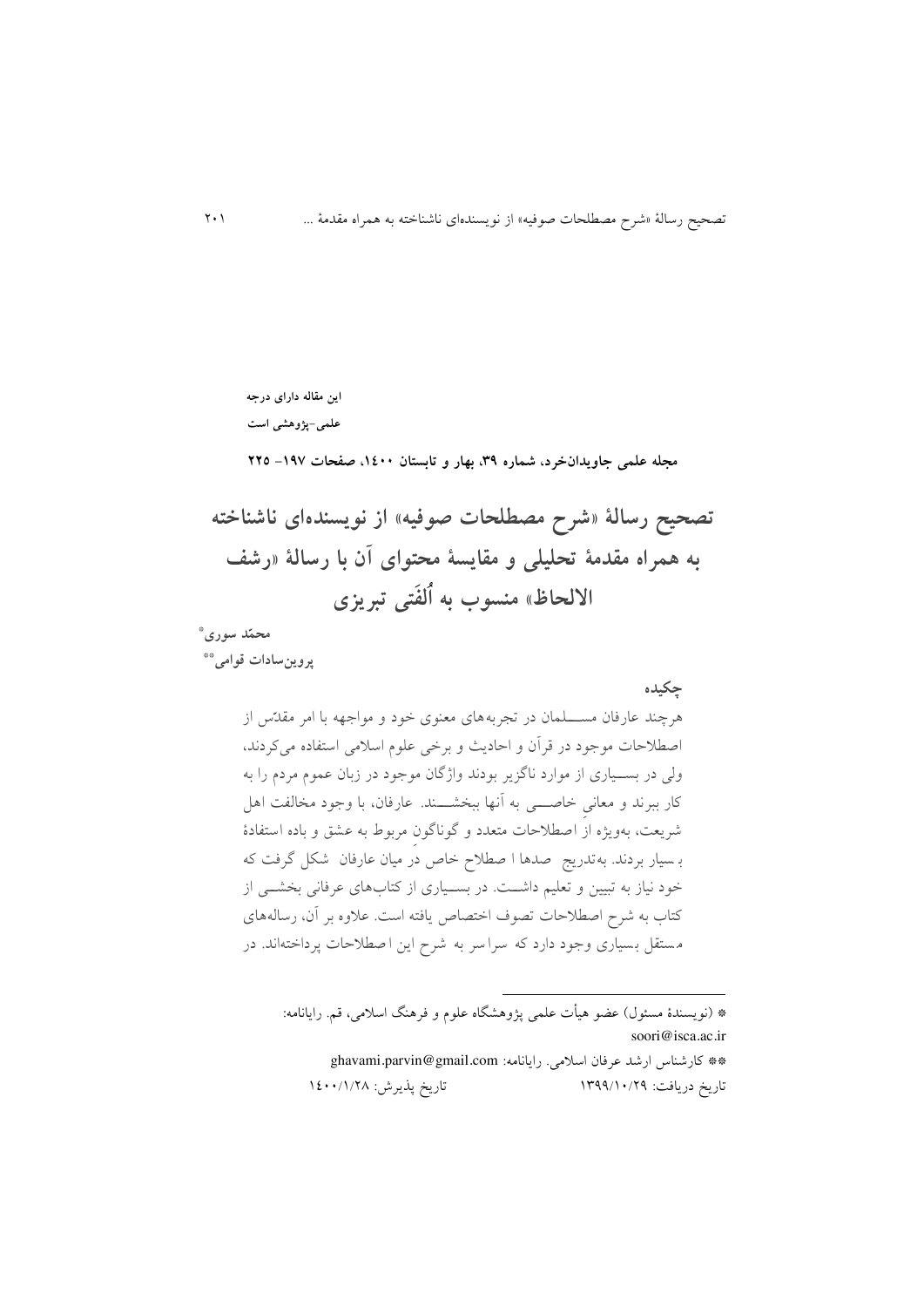مقالۀ حاضر يکی از اين رسالهها با عنوان »شرح مصطلحات صوفیه« را بر اساس ن سده ای کهن ت صحیح و تحقیق کرده ايم. هرچند نوي سندۀ اين ر ساله نا شناخته ا ست، شباهتهای بسیاری میان این ر ساله و ر سالۀ *ر شف الالحاظ فی کشف* الا*لفاظ* منسـوب به شـــرفالدين حســـين بن الفتی تبريزی وجود دارد. البته تفاوت های زيادی نيز ميان اين دو رســـاله وجود دارد که نشـــان می دهد با دو رسالۀ مستقل مواجه هستیم. با توجه به اينکه از اين رساله فقط يک نسدۀ خطی باقی مانده ا ست، ما برای ت صحیح از روش ت صحیح قیا سی ا ستفاده کرديم و در موارد مبهم از ديگر رسالههای مربوط به اصطالحات صوفیه کمک گرفتیم. **کلیدواژهها:** ا صطالحات صوفیه، شرح م صطلحات صوفیه ، <sup>ر</sup> شف االلحاظ فی ک*شف الالفاظ*، شرفالدين حسين بن الفتی تبريزی.

**درآمد**

بیشت کلمات و تعابیری که ما انســـانها برای ارتباط با یکدیگر به کار می بریم، مربوط به چیزهايی اســـت که در دنیای پیرامون،مان میبینیم و آنها را حس می کنیم. حال اگر کســــی چیزهايی ببیند که ديگران نمی بینند يا سخنانی بشنود که ديگران نمی شنوند، بايد با چه زبانی ديدهها و شــنيدههای خود را برای ديگران بيان کند. از ســويی، انســانها برای اين تجربهها واژگانی درســـت نکرده اند که او به کار ببرد و از ســـوی ديگر اگر از همين کلمات عادی استفاده کند برای ديگران سـوءتفاهم پيش خواهد آمد. اين مشـكل بزرگی اسـت که برای صـوفیان در طول تاريخ اســـلام به وجود آمد. آنها هم چون گنگ خوابدیده نمی توانســـتند رؤياهايی که در تجربۀ معنوی میديدند برای کسی بازگو کنند . صوفیان برای بیان تجرب ههای معنوی خود ناچار زبانی ا صطالحی ساختند و برای اينکه معانی اين ا صطالحات را رو شن کنند دست به شرح و تو ضیح آنها زدند. ساختن زبان اصطلاحی مسئلهای پیچیده نیست و هر اهل صــناعت و علمی چنین زبانی را برای خود می ســازد. اصـــطلاحاتی که در علوم مدتلف، مانند فقه و تف سیر و فل سفه ، و در صنعت های گوناگون به کار میروند بهتدريج و برح سب نیاز ساخته شده و به کار رفتهاند، ولی اين علوم و صناعت ها با ت صوف تفاوتی اساسی دارند. آنها به اموری میپردازند که محسوس است و از پیش برایشان واژگان وجود دارد ولی صوفیان از اموری سدن میگويند که کسی جز خودشان تجربه نکرده است و برای آنها واژگانی نسللاخته اسللت. از همین رو اسللت که احوال صللوفی و تجربۀ عرفانی او در حوصلۀ عبارت و بیان عادی نمیگنجد و درک تعبیری که عارف از اينگونه تجار روحانی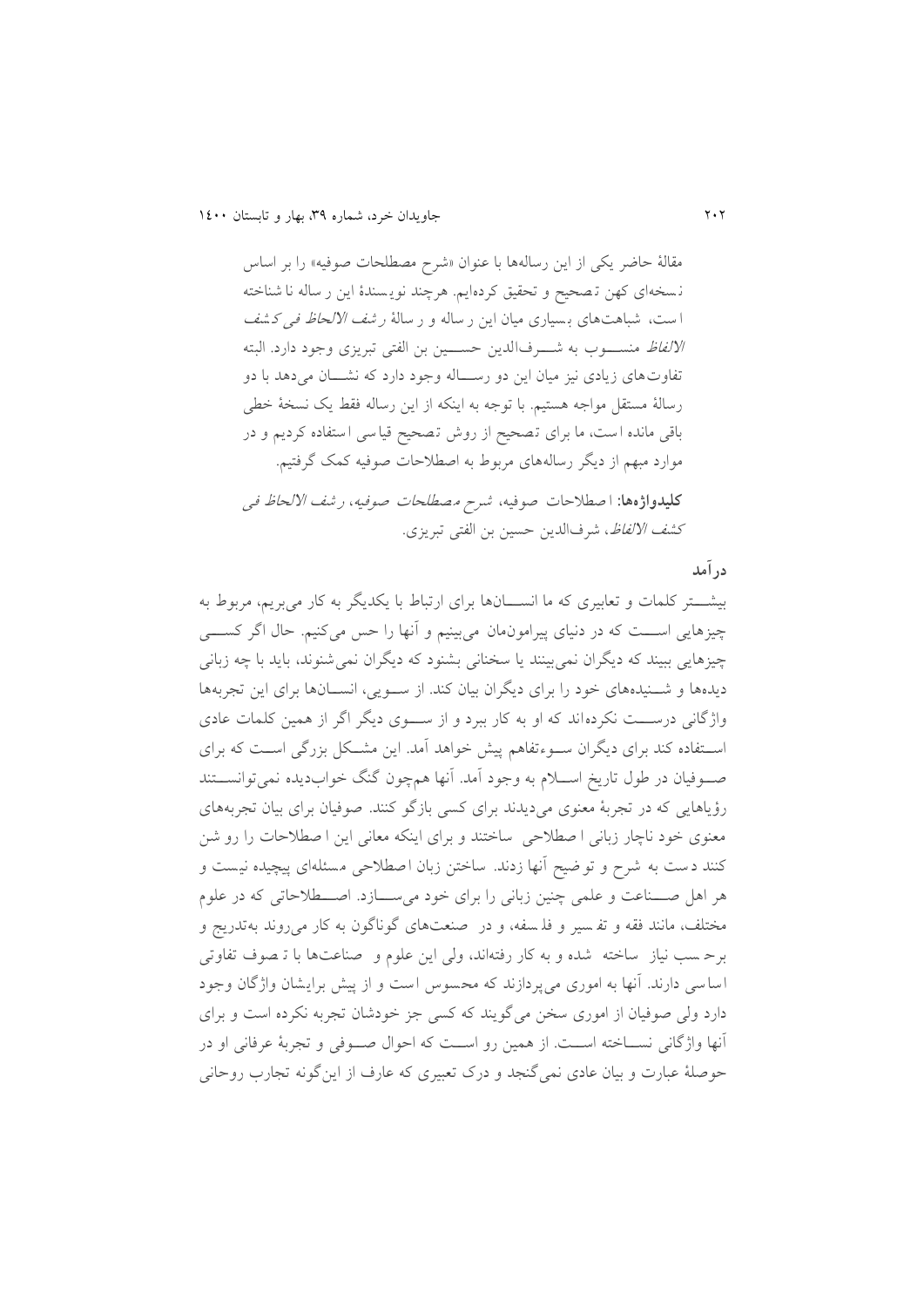میکند، بدون دا شتن تجربۀ مشابه، شدنی نیست (زرينکوب، ۹-۱۲). اينجا ا ست که بروز سـوءتفاهم بین ســـالکی که از تجربۀ قبلی خود ســـخن میگوید و مؤمنی که تجربۀ او را درنیافته، اجتنابناپذیر اســت. صــوفیه برای پرهیز از ســوءتفاهمی که زبان تجربۀ عرفانی، ناگزير بين آنها و غير، ايجاد میکند، برای خود زبانی ا صطلاحی ساختند. در واقع صوفيان کو شیدند با پو شاندن اندیـ شههای خود در الفاظ و عبارات خاص، از گزند در امان بمانند و در عین حال به کمک همین زبان اصــطلاحی به کلمات قدیم معنی دیگری بدهند و بیان روشنتری از تجربۀ خود داشته باشند (نويا، ٥).

روشـــن اســـت که هیچ تجربهای نمیتواند از ذهن تهی از مفاهیم ســـربرآورد و ذهن مســــلمانان که بیشـــتر با مفاهیم موجود در قرآن و روایات ســــروکار داشـــت، از این گنجینهٔ ارزشمند برای ساخت اصطالحات در علوم مدتلف استفاده کرد. تصوف نیز در همین مسیر قرار داشـــت و از قرآن و روايات و بهويژه احاديث قدســــى بیشـــترين اســـتفاده را کرد. پژوهش های نو با مطالعه و بررسی کهنترين تفسيرهای صوفيانۀ قرآن، به اين پرسش پاسخ میدهد که: آيا زبان ا صطلاحی صوفيان، ريشه در قرآن و نخستين تفسيرهای قرآن دارد يا چنانکه برخی مخالفان تصوف میگويند، بدعتی بعدی اســت که علل آن را بايد در جای ديگری جز اســلام جســتجو کرد؟ نتيجه اين پژوهشها نشــان از آن دارد که بخش عمده و اصلی زبان تصـوف از قرآن گرفته شـده اسـت و منشــأ اين زبان (حداقل در محتوا) با همۀ ا صطلاحی بودن يا ا صطلاحی شدنش، قرآن ا ست (نويا، ١٨). اين پژوهش های نو ادعاهای قديم صوفیان را که ا صطالحات خود را برگرفته از قرآن و سنت می دان ستند، تأيید می کند. برای نمونه، صوفی بزرگ ابومظفر عَبّادی (ف. ٥٤٧ق) چنین نوشته است: «بدانکه هر قومی را از اقوام آدمیان، در علم خويش اصطلاحات و عبارات باشد به خلاف يکديگر، هرچند که در معانی تفاوت نباشـلد و اصــطلاحات از باب طريقت مســتخرج باشــد از قرآن و اخبار و اینچنین نیکوتر که از مستخرجات اوهام و ظنون باشد» (عَبّادی، ۱۸۷).

صلوفیان اصلطالحاتی مانند ذکر و سلر قلب و نور و تجلی را از قرآن گرفتهاند و مأخذ بعضللی ديگر از اصللطالحات که ظاهرا اختصللاص به قران ندارد، مانند حال و »مقام محو و اثبات» و صبر و فنا، سخن و استنباط بعضی مفسران قديم و متکلمان از قرآن است؛ چنانکه بسیاری از ا صطلاحات نیز ریشه در احادیث قد سی و نبوی دارد، مانند کنز مخفی و جهاد اکبر و لقا و وقت و امثال آن. صوفیان همچنین بع ضی ا صطالحات و الفاظ را مانند ذات و عَرَض و حلول از کلام متکلمان؛ ماهیت و هویت و انیت و وحدانیت و «کون و فساد» را از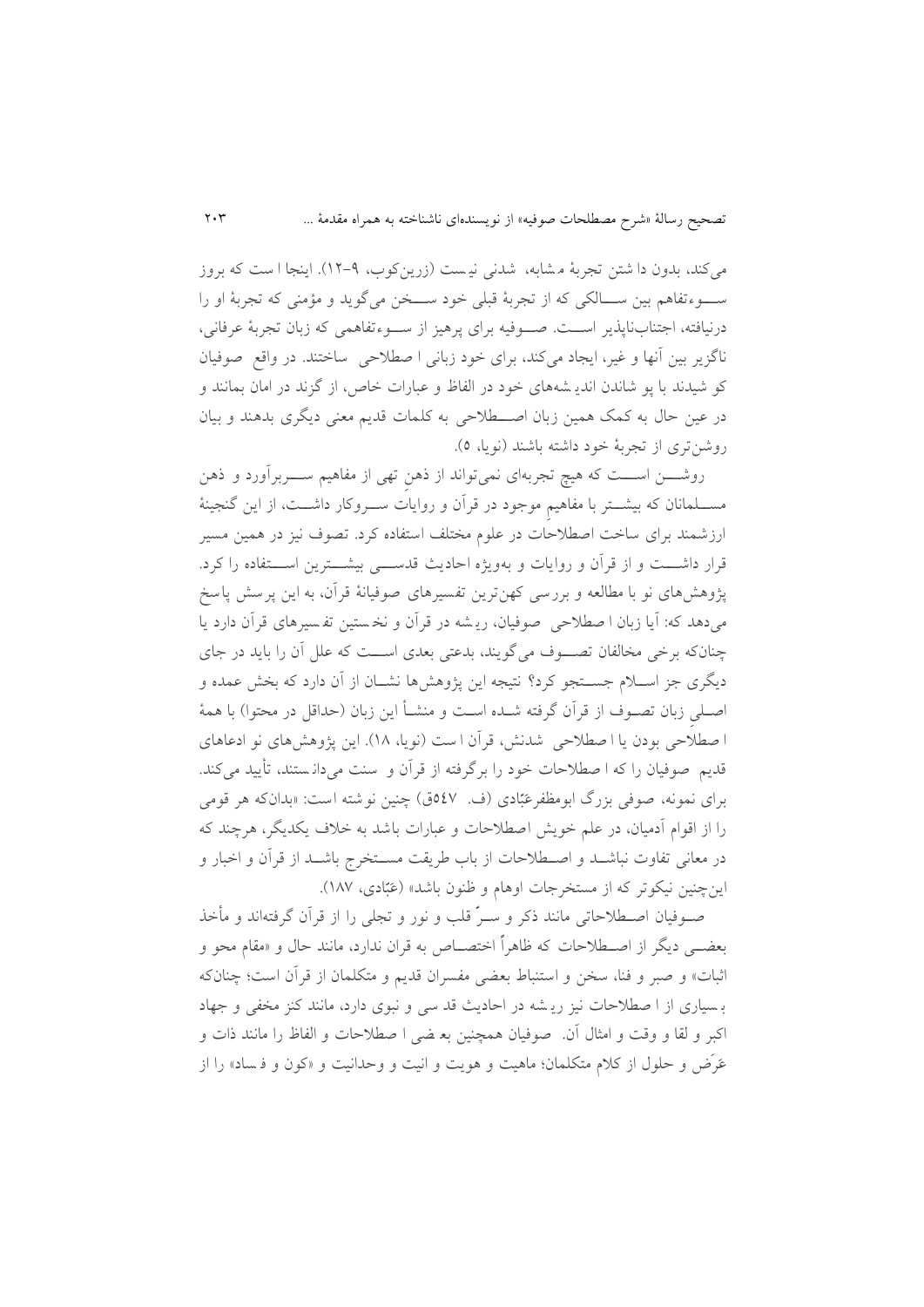اهل حکمت و جمع و معرفۀ و شــاهد و حقیقت را از نحویان گرفتهاند و این همه نشــان از انس و آشـــنـايی آنــان بــا اين مفــاهيم دارد (زرينکوب، ١٤٩-١٥٠). بنــابراين برخلاف شباهت هايی که میان روش تصوف و مکاتب غیراسالمی مانند مانويت و آيین بودا و رهبانان مسیحی ثبت و ضبط شده است، میتوان پذیرفت که منشأ اصطلاحات تصوف، چیزی جز اسللالم و قرآن نیسللت و ترديدی نیسللت که بدون اسللالم و قرآن از جمع تمام عناصللر غیراسللامی، ممکن نبود چنین نتیجهای حاصل شود؛ هرچند بهرههای بعدی تصـوف از مسیحیت و مذاهب شرقی انکارشدنی نیست (زرين کوب، ١٢- ١٤).

در کنار اصطالحاتی که صوفیان از قرآن و روايات و علوم اسالمی وام گرفتند، ما در آثار صوفیه با دو دسته از اصطالحات مواجه می شويم که تغییر بنیادين در زبان صوفیان به وجود آوردند: يکي عشــــق و اصــــطلاحات مربوط به آن و ديگری اصــــطلاحات مربوط به باده و مجالس بادهگساری. در هر دو خو شهٔ ا صطلاحات عشق و باده حالاتی تصویر می شود که فراتر از امور عادی زندگی است و به چیزهايی اشاره دارد که ورای »لور« عقل است. هم در تو صیف تجربهٔ عشق و هم در تو صیف تجربهٔ بادهگساری، فرد به سختی می افتد و بیان آن تجربهها را با زبان عادی و با واژگان متعارف ب سیار د شوار می بیند. اين د شواری را صوفی ه نیز در بیان تجربههای خود دا شتند. صوفیان خود را همچون عا شقی می دیدند که عشق به ح ضرت حق آنها را از خود بی خود کرده ا ست و همچون بادهگساری می دیدند که شراب محبت الهی را نو شیده و از دنیا و مافیها بی خبر و مست شده ا ست. بنابراین، عشق و باده میتوانست بهترين مادهای با شد که صوفيان با تشبيه خود به فرد عا شق و فرد مست از آن استفاده کنند. البته اين مسئله اعتراض شديد بسياری از متشرعان را برانگيخت ولي بهتدريج همهٔ صوفیان و بیشتر شریعتمداران آن را پذیرفتند.

از اين روست که بهتدريج و از قرن پنجم هجری، اشعار شاعران غیرصوفی و الفاظ آنان در «وصف بدن معشوق» و «مجالس بادهگساری»، ابتدا در حلقههای سـماع و سـپس در ادبیات صوفیه وارد شد. سدنانی که نمی توان از آن جز ع.ق مجازی تعبیر کرد؛ مانند آنکه از لب و خال و چشم و زلف معشوق ياد می کردهاند يا دربارۀ احوالی سخن می گفتند که با آداب مسـلمانی، مناسـب نمی نموده اسـت؛ مانند وصـف شـراب و رباب و آواز و رقص و خرابات. معلوم است که عامۀ مسمانان و اهل شريعت آن را زشت میشمرد ند و بر صوفیان شـنعتها میزدند و به کفر و زندقه متهم میکردند (زرينکوب، ١٤٨). صـوفيه ناگزير برای رهايی از دردســــرهای شـــــطحیات خود، با تأويل اين اصـــــطلاحات، هريک از اين الفاظ را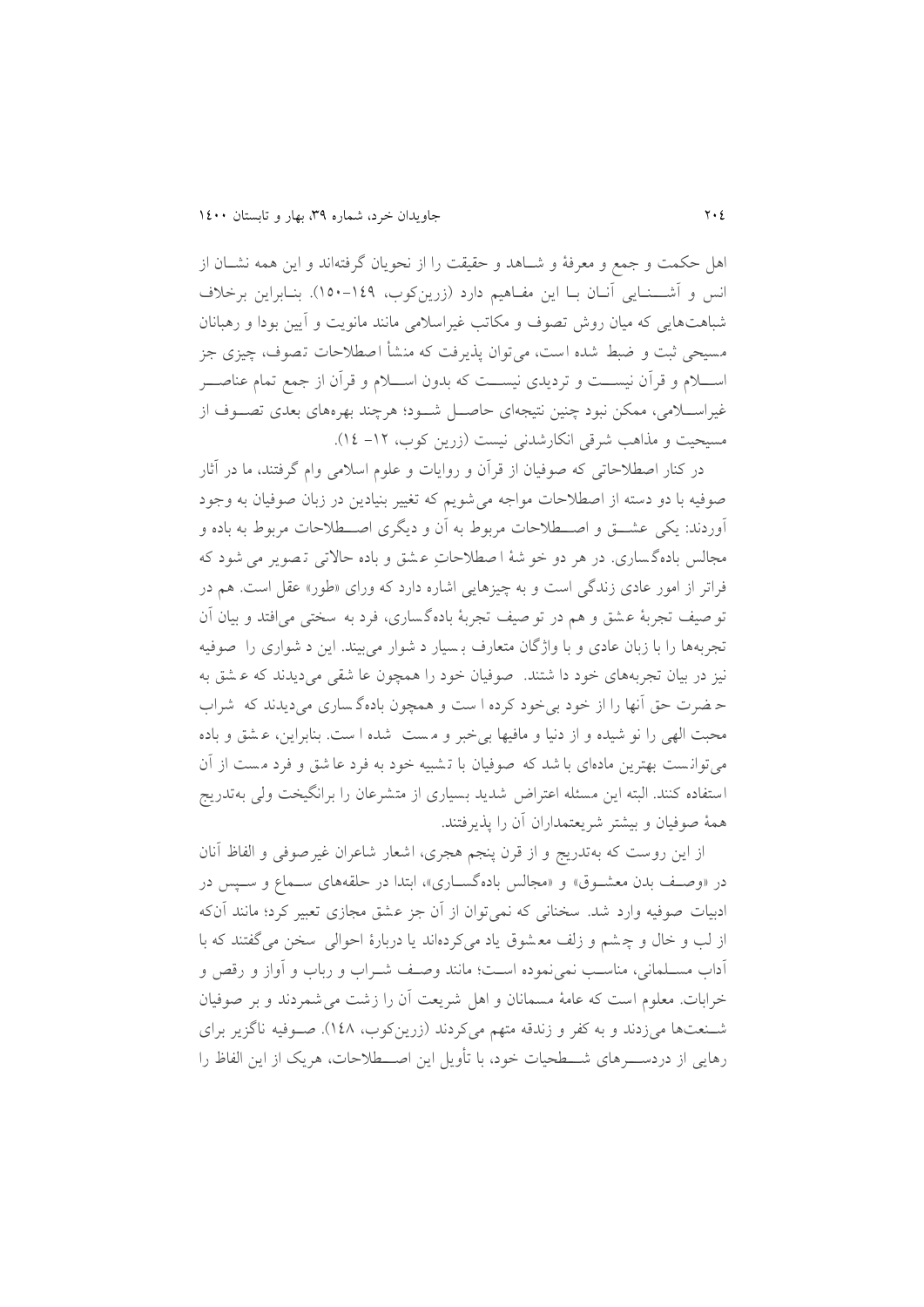اشارتی و رمزی حاکی از دريافت های خود قرار دادند؛ مثال زلف را اشارتی به کثرت و خال را کنايتی از وحدت دانستند تا از تهمت انکار عوام رهايی يابند (زرينکوب، ١٤٩).

بحث از معانی ا صطالحات رايج در میان صوف یه از آغاز نگارش در میان صوفیان وجود دا شته است. نويسندگان بسيارى، از قديم بر تعريف ا صطلاحات صوفيه همت كردند و در آثار خود باب یا ابوابی را به شرح اصطلاحات صوفیه اختصاص دادند و بعدتر به تکنگاری و تألیف رسالۀ مستقل در باب شرح اصطلاحات تصوف روی آوردند که در واقع «واژهنامۀ» تصوف اند. صوفیه تا قرن ششم هجری، دربارۀ الفاظ خاص تصوف، لفظ «عبارات» و «الفاظ» را بهکار میبرده اند و ظاهرا از اين زمان به بعد بهتدريج لفظ »اصلطالحات« و »مصلطلحات« رايج شد (پورجوادی، ۱۸-۱۹). از رسالههايی که بخشی از آن به شرح اصطلاحات صوفیه اختصاص يافته، می توان به اللمع تألیف ابونصر سَرّاج طوسی (ف. ٣٧٨ق)، التعرف لمذهب اهل التصوف تألیف ابوبکر کُلابادی (ف. ١٣٨٥ق)، تهذيب الاسرار تألیف ابوسعد خرگوشى (ف. ٤٠٦ يا ٤٠٧ق)، رســالۀ قشــيريه تأليف ابوالقاســم قُشـَـيرى (متوفى ٤٦٥ق) و البياض و السـواد، تألیف خواجه ابوالحســن علی ســیرجانی (ف. حدود ٤٧٠ق) اشــاره کرد. به نظر می رسد نخستین اثر مستقلی که دربارۀ اصطلاحات صوفیه نگاشته شده است، کتاب عبارات الصوفیه، منسوب به ابوالقاسم قُشَیری باشد که با استفاده از چند اثر صوفیانه، رسالۀ بهنسبت جامعی دربارۀ اصطلاحات تصوف گرد آورده است ۱ (پورجوادی، ۱۸-۲۰). اصطلاحات الصوفیۀ ابن عربی (ف. ٦٣٨ق)، از مهمترين رسالههای مستقل در شرح اصطلاحات است که 011 لفظ يا اصطالح مهم را شرح کرده است و بعدها مأخذ بسیاری از صو فیان برای شرح اصلطلاحات قرار گرفته اســـت. اين آثار گرچه با هم فرق دارند اما بهکلی نســـبت به هم بی ارتباط نیستند و همۀ آثار بعدی با نگاه به آثار پیشین یا با استفاده از آنها نوشته شده است. اين رسالهها شامل دو بخش يا دو گونۀ اصطلاحی اند: ١- واژهنامۀ اصطلاحات غیراستعاری (غیرسمبولیک)؛ ۲- واژهنامۀ اصطلاحات استعاری (سمبولیک) (الفتی، ۱۳٦۲، مقدمۀ مصحح، ۲۰). تعیین تاریخ دقیق پیدایش ا صطلاحات ا ستعاری در میان صوفیه کاری د شوار ا ست. با اين حال میدانیم که در اواخر قرن شــــشــــم يا اوايل قرن هفتم، اين اصــــطلاحات در کمال پدتگی و شهرت بوده ا ست؛ زيرا اوراد االحبا که در نیمۀ ند ست قرن هفتم تألیف شده است، در فصّ سماع، به چندين اصطلاح استعاری صوفیه، مانند شراب و دَير و زُنّار و ترسا

1

۱. به نظر دکتر نـصرالله پورجوادی نويـسندۀ «عبارات»، احتمالاً بايد يکی از شاگردان يا مريدان قـشيري باشد نه خود قشیری (همان منبع).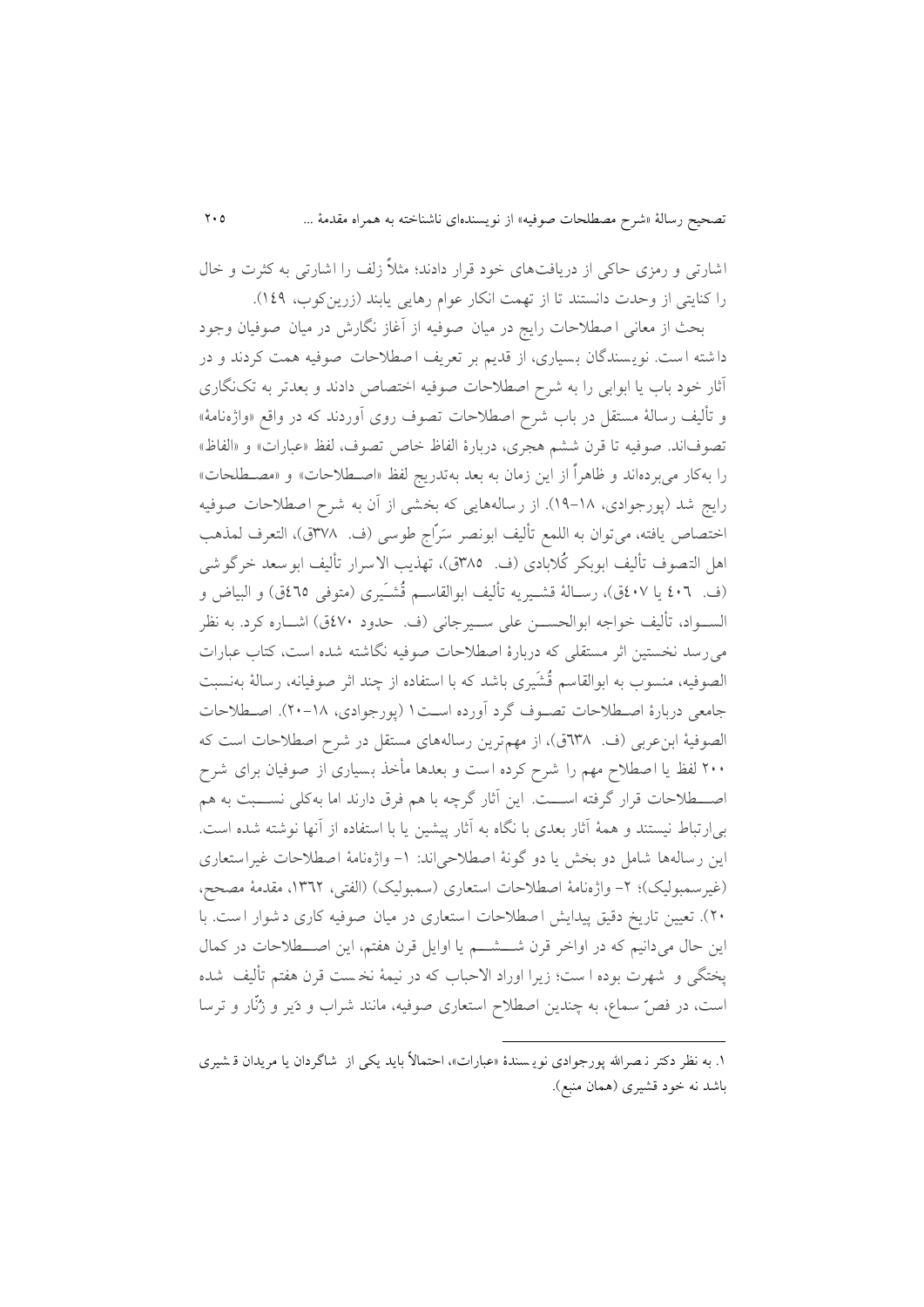و خرابات توجه داده است و پس از آن نیز اين مس ئله ادامه داشته است. رسالۀ مهم ديگر در اصطلاحات استعاری تصوف که متعلق به قرن هشتم هجری است، رَشفُ الالحاظ فی کشفِ االلفاظ منسلو به شلرفالدين حسلین بن الفتی تبريزی اسلت که در ادامۀ مقاله دربارۀ آن سدن خواهیم گفت. رسالۀ شرح مصطلحات صوفیه که در پايان اين مقاله متن آن را تصحیح کردهايم يکی از حلقههای همین تسلبیح اسلت و در محتوا نیز بسلیار شلبیه رشلف االلحاظ ا ست. ما در ابتدا متوجه شباهت میان اين ر ساله و ر سالۀ ر شف االلحاظ ن .ده بوديم، ولی چون فهرست نويس نسدۀ خطی مورد استفادۀ ما بهاشتباه اين رساله را همان رشف االلحاظ دانســـته بود، به اين صـــرافت افتاديم که به رشـــف الالحاظ نيز مراجعه کنيم و در آنجا به شباهتها و در عین حال تفاوتهای بسیار میان این دو رساله پی بردیم.

شرح مصطلحات صوفیه مقدمهای دارد و سه فصل. نويسنده، در مقدمه از حکمت لباس صورت که صوفیه بر عالم معانی پو شانیدهاند و ابداع ا صطلاحات عرفانی سخن میگوید و پس از آن در فصلهای سهگانه، 055 اصطالح استعاری صوفیه را شرح میکند.

**مقایسۀ رسالۀ شرح مصطلحات صوفیه و رسالۀ رشف االلحاظ فی کشف االلفاظ شباهتهای دو رساله**

ر سالۀ *ر شف الالحاظ فی کشف الالفاظ* را ا ستاد نجیب مایل هروی تـ صحیح کرده ا ست. ايشان بسياري از رسالههاي شبيه *رشف الالحاظ*، همچون *رسالۀ اصطلاحات عراقي،* را همان ر *شف الالحاظ* دانسته اند؛ ولی به نظر می رسد شباهتهای میان این ر سالهها رهزن شده و استاد مايل هروی را به اشتباه انداخته است. با بررسی اين رسا لهها میتوان ادعا کرد که همۀ آنها ر ساله هايی م ستقل ه ستند يا د ست کم روايتهايی م ستقل و متفاوت ه ستند که ه ستۀ مرکزی آنها بسیار به يکديگر نزديک است. رسالۀ *رشف الالحاظ* در محتوای مقدمه و عنوان فصول سه گانه و اصطلاحات شرح شده، بسیار شبیه رسالهٔ *شرح مصطلحات صوفیه* است؛ اما تفاوتهای مهمی هم دارند که به آنها ا شاره می کنیم. در واقع میتوان گفت که هر دو ر ساله در ساختار و صورت به يکديگر شبیه اند ولی در تعداد ا صطالحات و شرح مربوط به هر اصطالح متفاوتاند.

**تفاوتهای دو رساله**

#### **)0( تفاوت در مقدمه**

مقدمۀ *رشف الالحاظ* تقريباً همۀ مقدمۀ *شرح مصطلحات صوفيه* را دربردارد و البته مفصل تر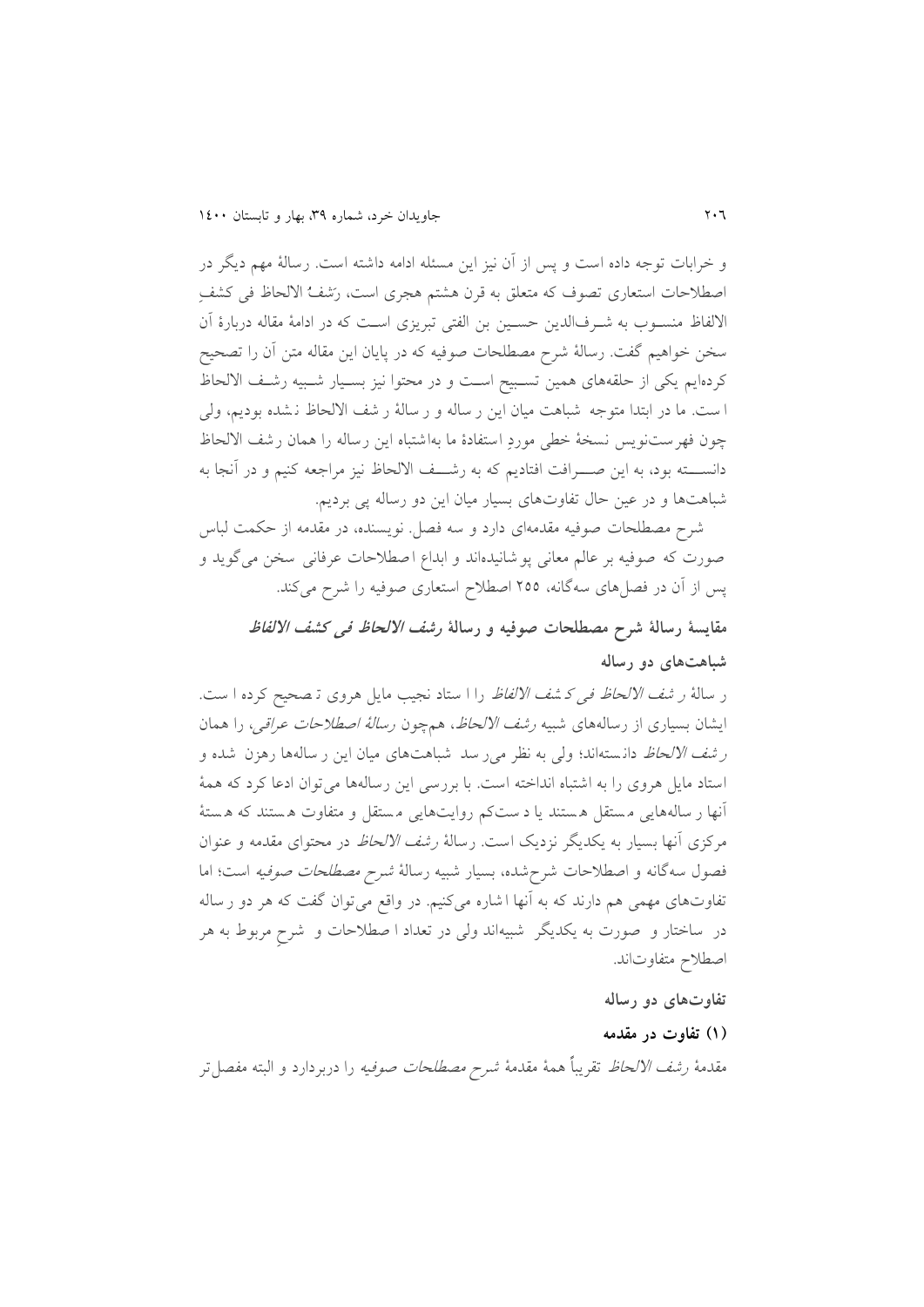و مشروح تر است و افزون بر اندکی تفصیل دربارۀ قوای ادارک بشری، در برخی نسخهها به نام نویسنده یعنی حسین بن احمد تبریزی و نام رساله یعنی *رشف الالحاظ فی کشف الالفاظ* ته صريح شده است. استاد مايل هروی در پانو شت گفته است که نام کتاب در نسخههای مختلف، متفاوت است و بعضی نسخهها به نام «ر*سالهٔ اصطلاحات صوفیه*» یا «*شرح الالفاظ* ف*ی کشف الالفاظ*» است. البته این مقدمه در همۀ نسخههایی که به آن ارجاع شده، نیست و بعضی از نسدهها مقدمۀ متفاوتی دارند )الفتی، 91(.

### **)2( تفاوت در عناوین فصلها**

نامگذاری فصل های سه گانه هم در دو رساله تفاوت دارد. نویسندۀ شرح مصطلحات صوفیه، «اسامی عشق و عاشق و معشوق»، «اسامی آلات طرب» و « اسامی احوال عاشق و عشق» را برای عنوان فصل های کتاب خود برگزیده است؛ ولی در *رشف الالحاظ*، عنوان فصل ها چنین است: «اسامی معشوق»، «اسامی که میان عاشق و معشوق متداول است بر سبیل اشتراک» و «کلماتی چند که مخصوص به عاشق و احوال اوست، اگرچه بعضی را تعلق به معشوق است«.

#### **)9( تفاوت در تعداد اصطالحات**

از نظر شمارگان، *رشف الالحاظ* ۳۰۰ اصطلاح را شرح کرده است، يعنی ٤٥ عنوان بيش از رسالۀ حاضر؛ با این حال ٣٤ اصطلاح، در شرح مصطلحات صوفیه آمده است که در *رشف* الا*لحاظ* نیست. این ا صطلاحات، عبارت اند از: ١- ذقن، ٢- بر چون سیم، ٣- سخن چون در،٤- ســخن چون گوهر، ٥- گوهر ســخن، ٦- مجلس، ٧- کباب، ٨- بذل کردن، ٩-درباختن، ۱۰- ترک کردن، ۱۱- برخاستن، ۱۲- نشستن، ۱۳- رفتن، ۱٤- آمدن، ۱۵- درون، 1٦– بیرون، ١٧– فهم، ١٨– عقل، ١٩– بنفشــه، ٢٠– دکان، ٢١– ســفیدی، ٢٢– کبودی، ٢٣– جویبار، ٢٤- آب روان، ٢٥- ناله زير، ٢٦- ســماع، ٢٧- پای کوفتن، ٢٨- دسـت زدن، ٢٩-سهر، ۳۰- کوی، ۳۱- آستان، ۳۲- کاهلی، ۳۳- شتاب، ۳٤- گفتوگوی.

در مقابل 59 واژه يا عبارت هم در ر شف االلحاظ شرح شده ا ست که در ر سالۀ شرح مصطلحات صوفیه نیست: ۱- میل، ۲- مهر، ۳- آرزو، ٤- جور، ٥- ناز، ٦- خشم، ۷- کین، ۸– جنگ، ۹– آشـتی، ۱۰– قربت، ۱۱– پرده، ۱۲– حجاب، ۱۳– نقاب، ۱۶– مسـتوری، ۱۵– سیری، ١٦- سرکشی، ١٧- تندی، ١٨- تیزی، ١٩- سلطانی، ٢٠- امیری، ٢١- حاکمی، ٢٢-دوستکامی، ۲۳- صفت، ۲٤- سواری، ۲۵- توانگری، ۲۲- توانایی، ۲۷- تاختن، ۲۸- ترکتاز،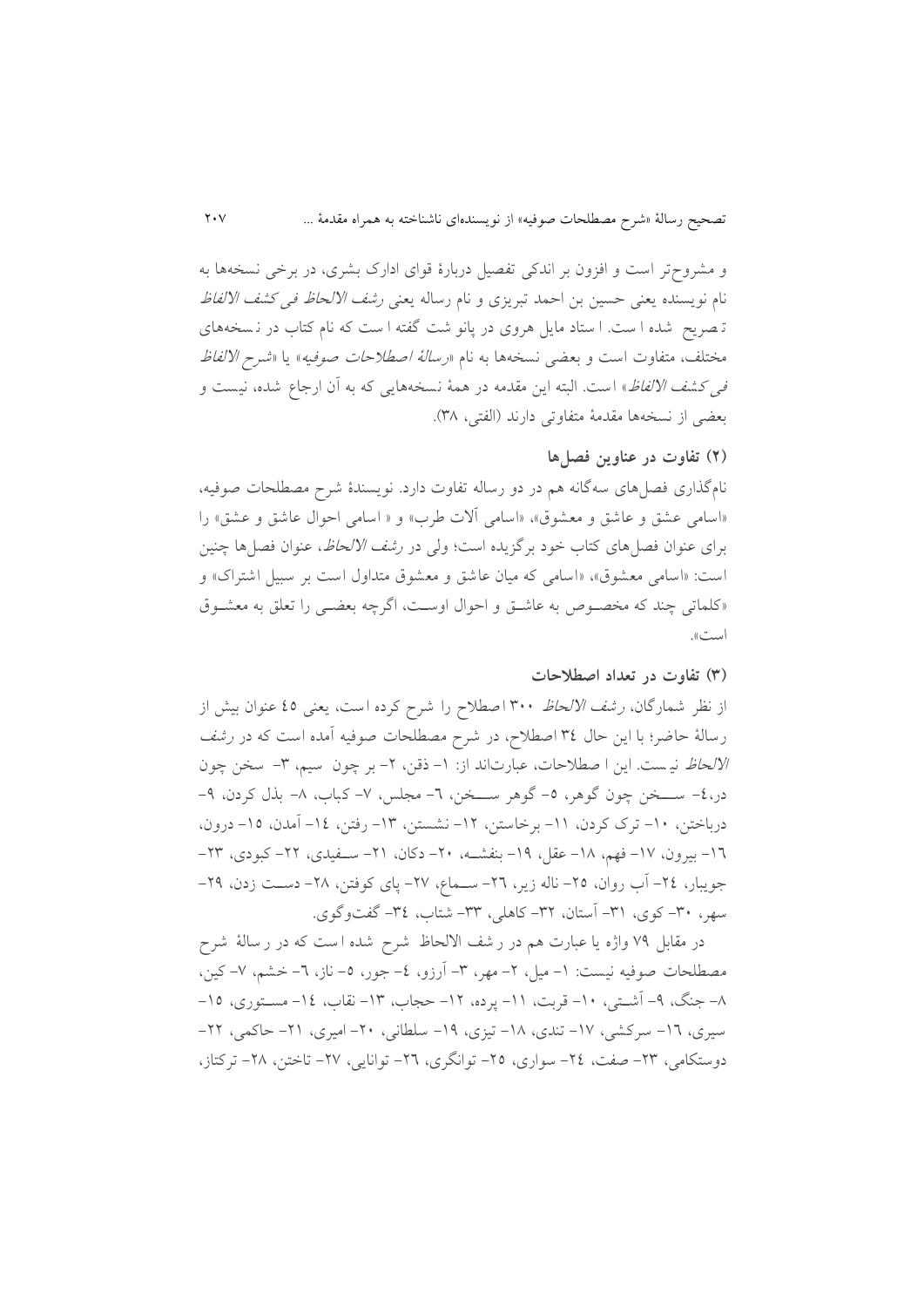۲۹– غارت، ۳۰– تاراج، ۳۱– بیگانگی، ۳۲– آشنایی، ۳۳– تکبر، ۳٤– شهود، ۳۵–کنج، ۳۳– يار، ٣٧- غمگســــــار، ٣٨- غمخوار، ٣٩- مهربان، ٤٠- دلدار، ٤١- دلبر، ٤٢- دلگشـــــا، ٤٣-جانان، ٤٤- جانافزا، ٤٥- دو ست، ٤٦- قد ا ستوار، ٤٧- قامت، ٤٨- زلف، ٤٩- موي، ٥٠-گیے سوی، ٥١– خم زلف، ٥٢– پیچ زلف، ٥٣– تاب زلف، ٥٤، سرّ، ٥٥– پیے شانی، ٥٦– ابرو، 07 – کمان ابرو، ٥٨- ابروی خفته، ٥٩- طاق ابرو، ٦٠- مژه، ٦١- خم، ٦٢- ســـرانجام، ٦٣-تجلّی، ٦٤- غواصــی، ٦٥- دریا، ٦٦- گل، ٦٧- لاله، ٦٨- چشــم نرگس۲، ٦٩- خط ســياه، -51 سدن چر ، -58 زبان چر ، -50 قفا، -59 میانباريک، -50 مدهوشی، -55 نزديکی، ٧٦- ناتوانی، ٧٧- علو، ٧٨- علف (در ر شف الالحاظ دو شرح مختلف از دو ن سخه، يكي در متن و ديگری در نسخهبدلها، برای واژۀ علف آمده ا ست که ر سالۀ شرح م صطلحات صوفیه مطابق متن است)، ۷۹- محمل.

افزون بر اين در شـرح مصـطلحات صـوفيه، واژههايی چون ترسـا و طامات و راحت و فقیری آمده اسلت که در رشلف االلحاظ با اندکی اختالف به ترتیب: ترسلابچه و لاعات و راحت وجود و فقر ا ست . نیز ر شف االلحاظ، حزن را با وجدان و فقدان يکی گرفته ا ست . ترتیب واژهها در دو ن سده هم يک سان نی ست و به دلیل تفاوت در عنوان ف صل ها، مدتلف آمده است.

در شیوۀ شرحزویسی بر اصطلاحات مشترک، رفتار هر دو رساله یکسان و بر سبیل ایجاز ا ست؛ هرچند ر شف الالحاظ برخی از ا صطلاحات را با تف صیل بی شتری نـسبت به ر سالۀ حا ضر شرح کرده ا ست و نيز گاه اختلاف در تعريف دارند؛ مانند اينکه «چشم نرگس»، در نسخۀ حاضر، ذيل «چشم ترک» و عين آن دانسته شده است، اما نويسندۀ رشف الالحاظ، آن را متفاوت از »چ.م ترک« از نظر ساحت آگاهی شمرده است.

#### **استقالل هر دو رساله**

با توجه به تفاوتهای میان دو نسخه، در عین شباهتهای بسیار، بعید به نظر می رسد این دو رسـاله يکي باشــند؛ چنانکه به دليل زبان مشــترک صــوفيه در کاربســت اصــطلاحات و ا ستعارات، شباهت های ب سیاری در ن سده های موجود از شرح ا صطالحات ت صوف ديده میشود. استاد نجیب مايل هروی در آغاز رسالۀ رشف االلحاظ ، به نسده های بسیاری از آن رساله اشاره کرده است که ناقص يا کامل در کتابخانههای جهان موجود است. او مشخصات

1

<sup>.0</sup> در نسدۀ تاشکند، ذيل چ.م ترک و عین آن دانسته شده است.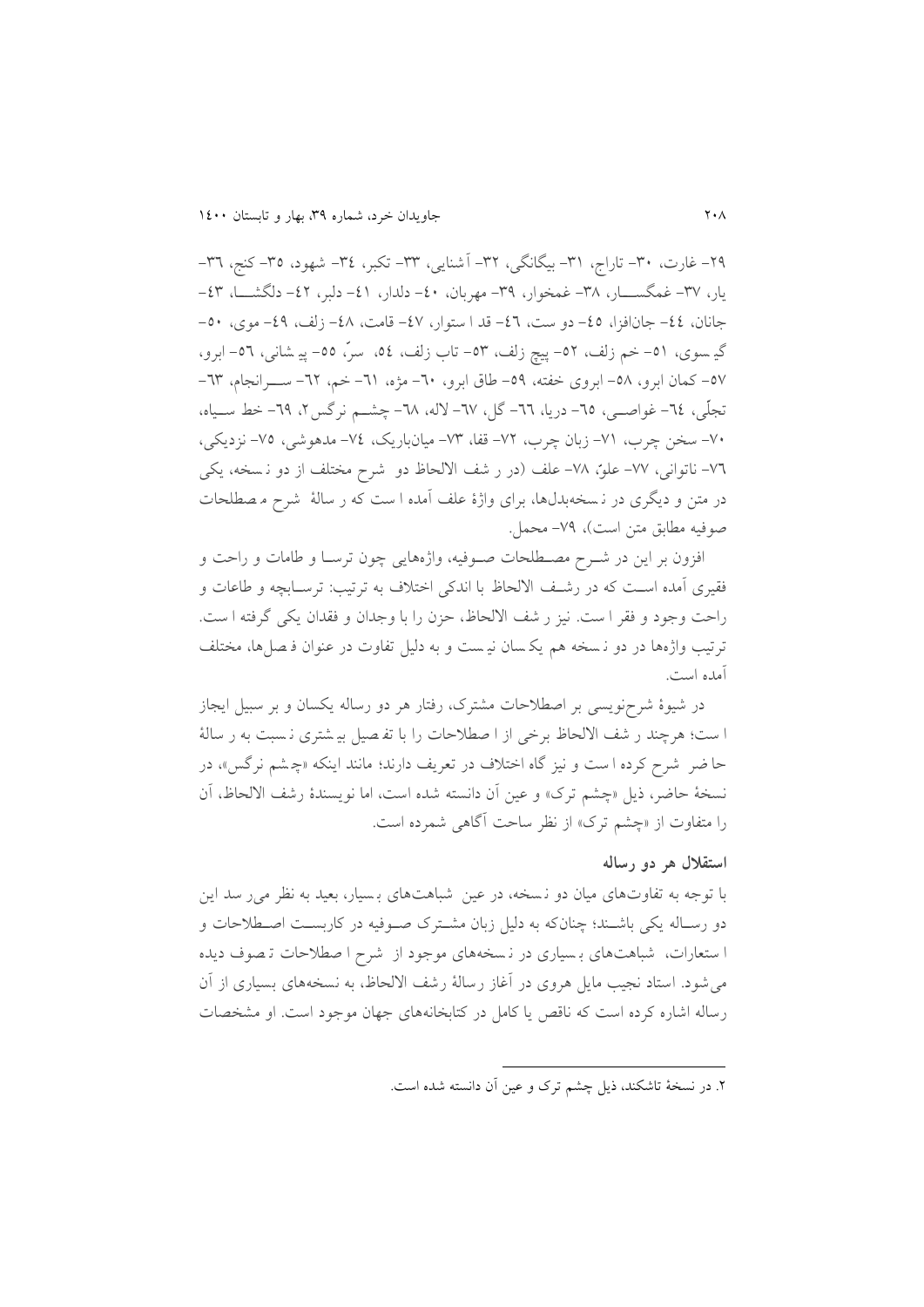پنج نسدۀ معتبر و کهن را آورده است که در تصحیح رساله از آنها بهره برده است. از مقايسۀ پنج نسخهٔ مرجع در تـصحیح ر شف الالحاظ، چنین برمیآید که هیچیک از آنها مانند نـسخهٔ حاضر نیست و روشن است که مايل هروی رسالۀ حاضر را نديده است . رسالۀ اصطالحات منسوب به فخرالدين عراقی (ف. ٦٨٨ق) که همراه با لمعات او، به کوشش جواد نوربخش، تصحیح و چاپ شده است هم بسیار شبیه هر دو رساله و گويی ترکیبی از دو رساله است. مايل هروی در مقالۀ «اصطلاحات عراقی در گزارش ســمنانی» (مايل هروی، ١٣٦٦، ٩٧-١٠٧)، رسالۀ منسوب به عراقی را که تفاوت خاصی (جز در ديباچه و برخی اصطلاحات) با رسالۀ رشف االلحاظ ندارد، در واقع اثری برساخته در قرون متأخر می داند و معتقد است از ا صطلاحات عراقی، نسخهای معتبر و کهن موجود نیست و در کتابشنا سیها هم از آن اثری نیست. او به دلیل قديمی تر بودن نسخۀ رشف الالحاظ، نیز تصریح نام نویسنده و نام کتاب در يکی از نســخههای کهن، اين نســخهها را با وجود تفاوتهايی که در مقدمه و در ترتيب بعضهی اصطلاحات دارند، همان رشف الالحاظ می نامد (همان، ۹۸) که به نظر می رسـد برداشـت درسـتی نیسـت. او در ادامه و در جسـتوجو برای یافتن دلیل انتسـاب رسـالۀ ا صطلاحات به فخرالدين عراقی، از کتابی با عنوان لطايف *ا شرفی فی بيان طوايف صوفی* از قرن هشتم هجری ياد میکند که به املای سیداشرف جهانگیر سمنانی (ف. ۸۰۸ق) و تحرير نظامالدين غريب يمني نوشته شـده اسـت. در اين کتاب، بخشـي از مصـطلحات اسـتعاری صلوفیه آمده است که سلیداشرف در سلفر به دمشتی و در مجلس کبیرالدین عراقی فرزند فخرالدين عراقی، از او آموخته و پس از بازگشت به هندوستان و در حلقۀ مريدانش، گزارش کرده ا ست. اين گزارش اگرچه ف صل بندی ن .ده و بدون مقدمه ا ست، اما در ا صطالحات، ب سیار شبیه ر ساله های ديگر ا ست. البته مايل هروی اين احتمال را نیز دور از ذهن نمیداند که در همان مجلس کبیرالدين، يکی از مريدان، اصلطالحات او را به نام اصلطالحات عراقی ثبت کرده با شد و بعدها به دلیل شهرت فخرالدین عراقی، به او منسوب شده با شد (همان، ۹۸ – ۹۹ و ۱۰۲). بهروز صــاحباختیاری در مقالهای به نام «رســالۀ اصـــطلاحات عرفانی» سللدن مايل هروی را نقد کرده اسللت )صللاحباختیاری، 811-810(. او با توجه به اينکه نسـخۀ محل ارجاع در تصــحیح جواد نوربخش در رســالۀ اصــطلاحات عراقی، نســبت به کهن ترين نسـخهٔ رشـف الالحاظ که هروی در تصـحیح اسـتفاده کرده اسـت، پنجاه سـال قديمیتر است، چنین قطعیتی را در رد انتساب رساله به عراقی منصفانه ندانسته است. نسخهٔ مســـتنَد در تصـــحیح رســـالۀ عراقی، نســـخۀ متعلق به خانقاه نعمتاللهی، شـــامل لمعات و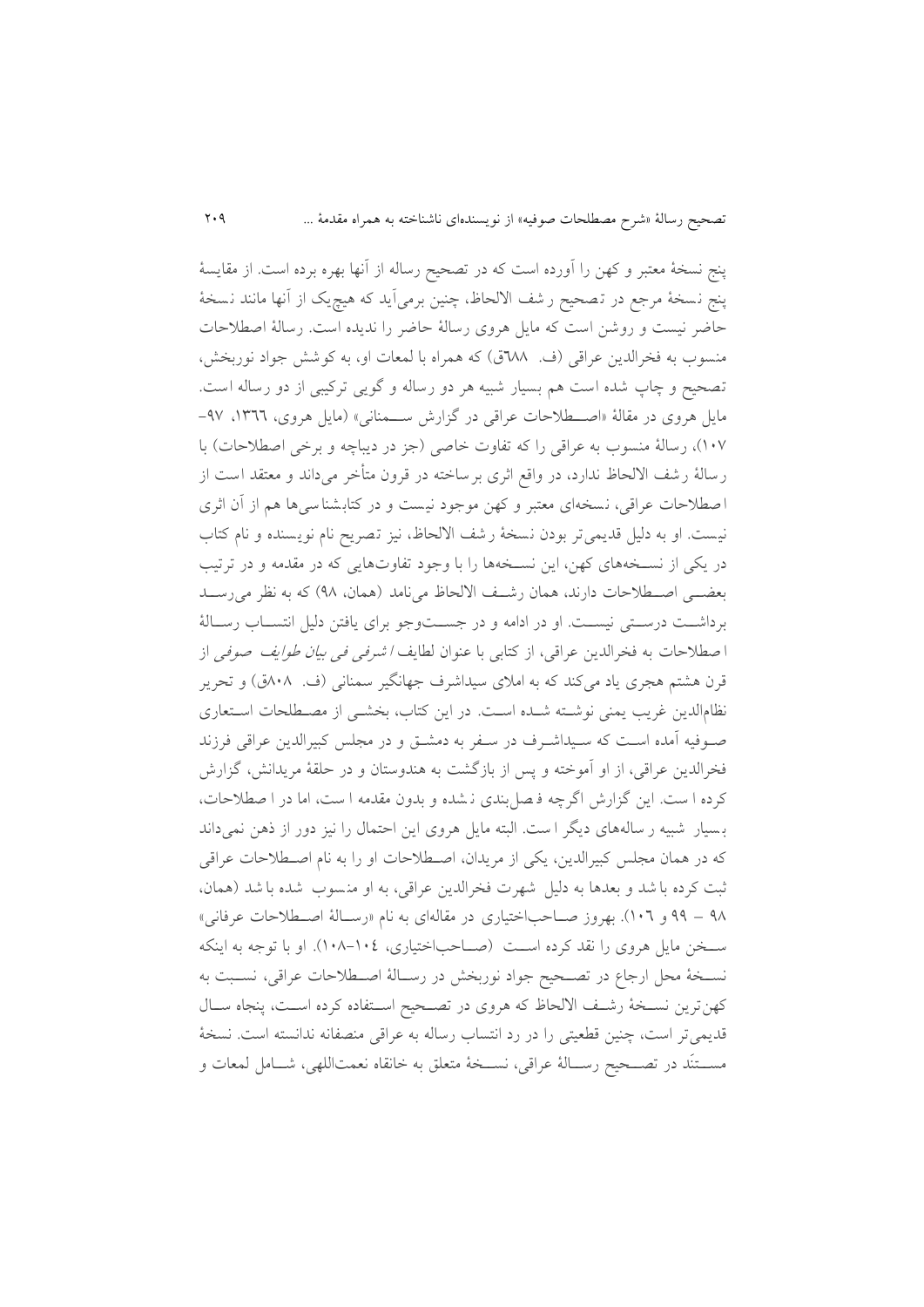اصطالحات است که کتابت آن 100-185 ق به خط اسعد بن احمد بنمحمد الکاتب است ؛ حال آنکه کهنترين ن سده ای که نجیب مايل هروی در ت صحیح ر شف االلحاظ از آن بهره برده است، نسخهای در مجموعۀ شماره ٢٦٢٠ در کتابخانه اياصوفيا و به تاريخ ٨٧٤ ق است )الفتی، م قد مۀ ما يل هروی، 01-05؛ صلللا حب اخت یاری، 811-810؛ عراقی، م قد مۀ جواد نوربخش، ١٦).

از آنجا که در فهرسلت نسلخ خطی، رسلالههای ديگری نیز میتوان يافت که آغاز مقدمۀ آن کاملاً با مقدمۀ ر شف الالحاظ شبیه است، مانند *ا شارات دیوان حافظ* (فنخا، ٥٩٠/٣)؛ *ر سالۀ* منه سوب به عزيز نه سفي (فنخا، ١٨/٤)، ا صطلاحات ديوان حافظ (فنخا، ٤٦/٤) و ا صطلاحات ص*ـوفيان* (فنخا، ٤٩/٤)، به نظر می رسـد در نامگذاری اين رسـاله به نام رشـف الالحاظ، بايد احتیاط بی شتری کرد. با توجه به مطالبی که تا اینجا گفتیم، می توان ادعا کرد که ر سالۀ شرح مصطلحات صوفیه (رسالۀ حاضر) غیر از *رشف الالحاظ* و رسالهای مستقل است.

#### **نسخهشناسی رسالۀ شرح مصطلحات صوفیه**

از رساله شرح مصطلحات صوفیه يک نسده کهن و ارزشمند به دست ما رسیده است. رساله ضل مجموعهای خطی است که متعلق به بنیاد خاورشـناســی ابوریحان بیرونی در شــهر تا شکند (ازبک ستان) ا ست و به شماره ۳۱۰۰ در آنجا نگهداری می شود و ۲۱۱ برگ دارد. ت صوير اين مجموعه به همت آقای سیدعلی موجانی فراهم آمده ا ست . وی در اين ت صوير نام مجموعه را » سرود بدارا « گذا شته ا ست. در آغاز مجموعه، پس از مقدمۀ کوتاه سیدعلی موجانی، فهرست رسالههای مجموعه را استاد علی بهرامیان ثبت کردهاند. *شرح مصطلحات* صوفیه هفدهمین ر ساله در مجموعۀ حا ضر ا ست. عنوان ر ساله در باالی برگ ند ست به صللورت کمرنگ با خطی غیر از خط متن و احتماال در زمانی متأخر بر تاريخ کتابت نسللده نوشته شده است.

اگرچه سـعی اسـتاد علی بهرامیان مشـکور اسـت، اما به دلیل چند سـهو و خطا که در فهر ست ايـ شان راه يافته و ما توانـ ستيم پارهای از آنها را ا صلاح کنيم، فهر ست ر سالههای مجموعه را اينجا می آوريم؛ به ويژه از اين نظر که مجموعۀ بدارا در جای ديگری معرفی نشده است. بیشتر رسالههای اين مجموعه به خط محمدباقر بن فخرالدين رومی کتابت شده است. از میان هجده رساله و يادداشت، پنج رساله تاريخ كتابت دارد (دو رساله در سال ٨٤٨ ق و دو رسـاله در سـال ۸۵۷ ق و يک رسـاله در سـال ۸٦٦ ق). با توجه به تاريخ کتابت ر ساله ها و ترتیب قرار گرفتن آنها در مجموعه، به نظر میر سد ر ساله ها در صحافی پس و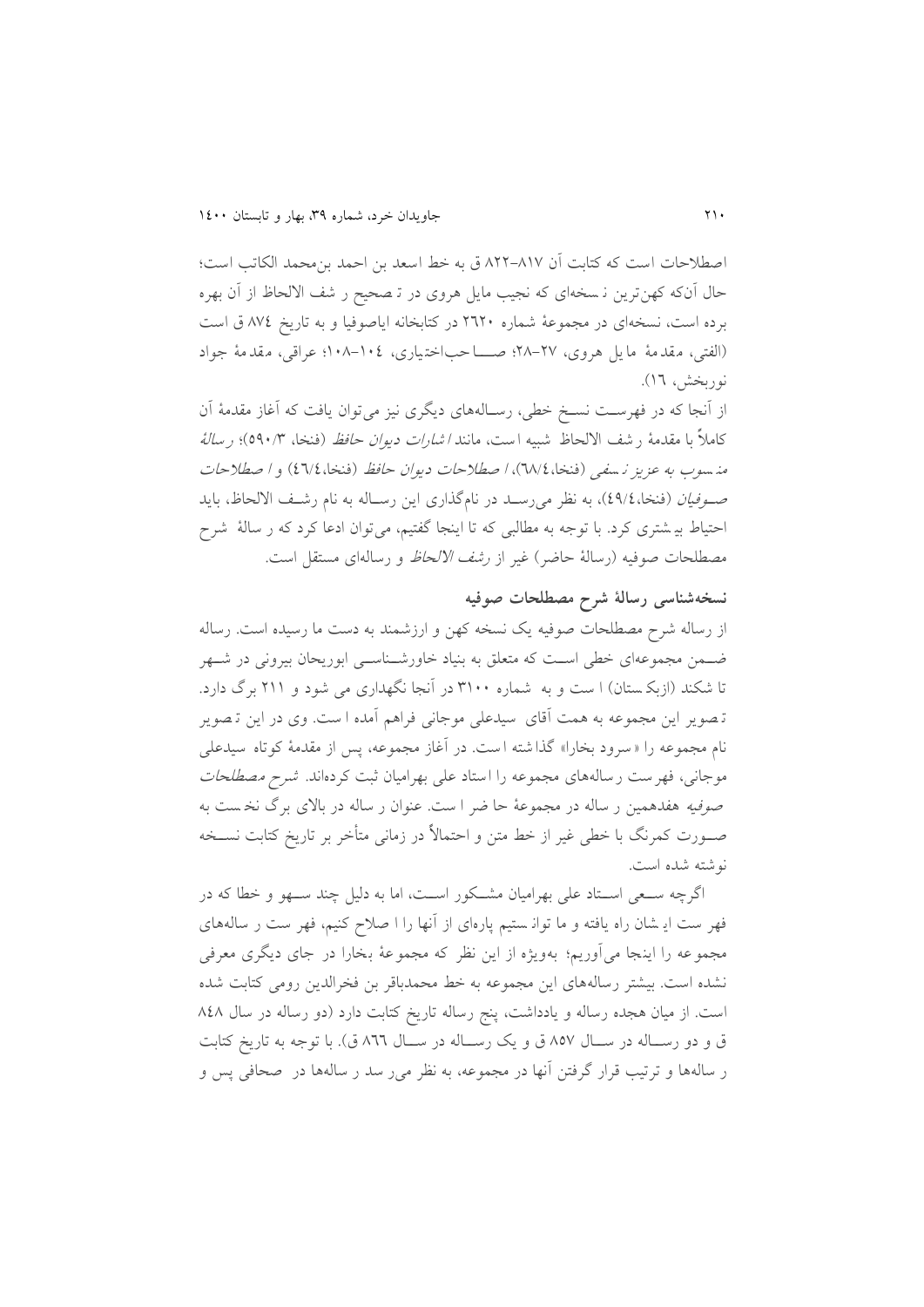پیا شده باشند. و اما رسالههای مجموعه: ۱. ابوالعباس احمد بن علی قرشی بونی (ف. ٦٢٢ ق)، «رسالة فیها خواص الحروف و معانیها و خمارجها و ما خیتص هبا من کالم البونی رمحه اهلل. هکذا وجد فیه والظاهر أنه من کالم ال شیخ أبی الحسن الحرانی رحمه الله أو مأخوذاً من کلامه»، به زبان عربی، نام کاتب: محمدباقر بن فخر الرومی، تاريخ کتابت: 0 شعبان ،101 برگ 9آ – 89آ. ۲. ابوالحسن تاجالدين علی بن احمد بن ابراهیم حوالی تُجيبی (ف. ٦٣٧ ق) «رسالة في علم الحروف»، عربی، کاتب: محمدباقر بن فخر الرومی، تاريخ کتابت: ٢٤ شعبان ٨٤٨ برگ ١٣ب  $\overline{N}$ .9 »کفایة الفرایض«، فارسی، برگ 881 ل 800آ. .0 »يادداشت کوتاه دربارۀ ايمان مجمل و مفصل«، فارسی، برگ 805آ. .5 میرسیدعلی همدانی )ف. 514 ق(، »رسالۀ واردات«، فارسی، برگ 805 ل 890آ. .4 میرسللیدعلی همدانی )ف. 514 ق(، »رسللالۀ ده قاعده«، فارسللی، کاتب: عبدالرحیم بن مولانان عبداللّه ختلانی. برگ ١٣٤ق ـ ١٢٩آ. .5 میرسلیدعلی همدانی )ف. 514 ق(، »دعای مبارک از حضلرت امیر سلیدعلی همدانی«، فارسی، برگ 899 . .1 حکیم ترمذی، »دعا«، عربی، برگ 801آ. ۹. سعدالدين حمويه (ف. ٦٤٩ ق)، «ر ساله در شرح حديث کنز»، فار سي، برگ ١٤١آ \_  $\sqrt{122}$ ۱۰. «شرح حدیث إنّ الله خمّر طینة آدم» از نویسندهای نامعلوم، عربی، برگ ١٤٤(ب ـ ١٤٦آ. ١١. ابومنصــور اصــفهانی (ف. ٤١٨ ق)، «نهج الخاص»، عربی، کاتب: محمد الباقر بن فخرالدين الرومي، تاريخ كتابت: ٥ ذيقعدۀ ٨٦٦. برگ ١٤٧ب ـ ١٥٧آ. ۱۲. «اختیارات از سخنان مشايخ و احاديث»، عربی، برگ ۱۵۷ب \_ ۱۳۰ب. ۱۳. خواجه احمد غزالی (ف. ۵۱۷ يا ۵۱۷ ق)، «عینیه»، عربی، برگ ۱۳۱ب ـ ۱۷۲ب. .80 خواجه محمد پار سا )ف. 100(، »أجوبة الفتاوی التی أر سلت من هراة«، فار سی ، تاريخ کتابت: سهشنبه ۱۰ رجب ۵۷۷ برگ ۱۷۷ب ـ ۱۸٦ب. ۱۵. «رساله در تصوف»، فارسی، تاريخ کتابت: ۱۱ رجب ۸۵۷ برگ ۱۸۲ب ـ ۱۹۲ب. .84 »رساله در معنای تصوف و صوفیه«، فارسی، برگ 899آ ل 895 .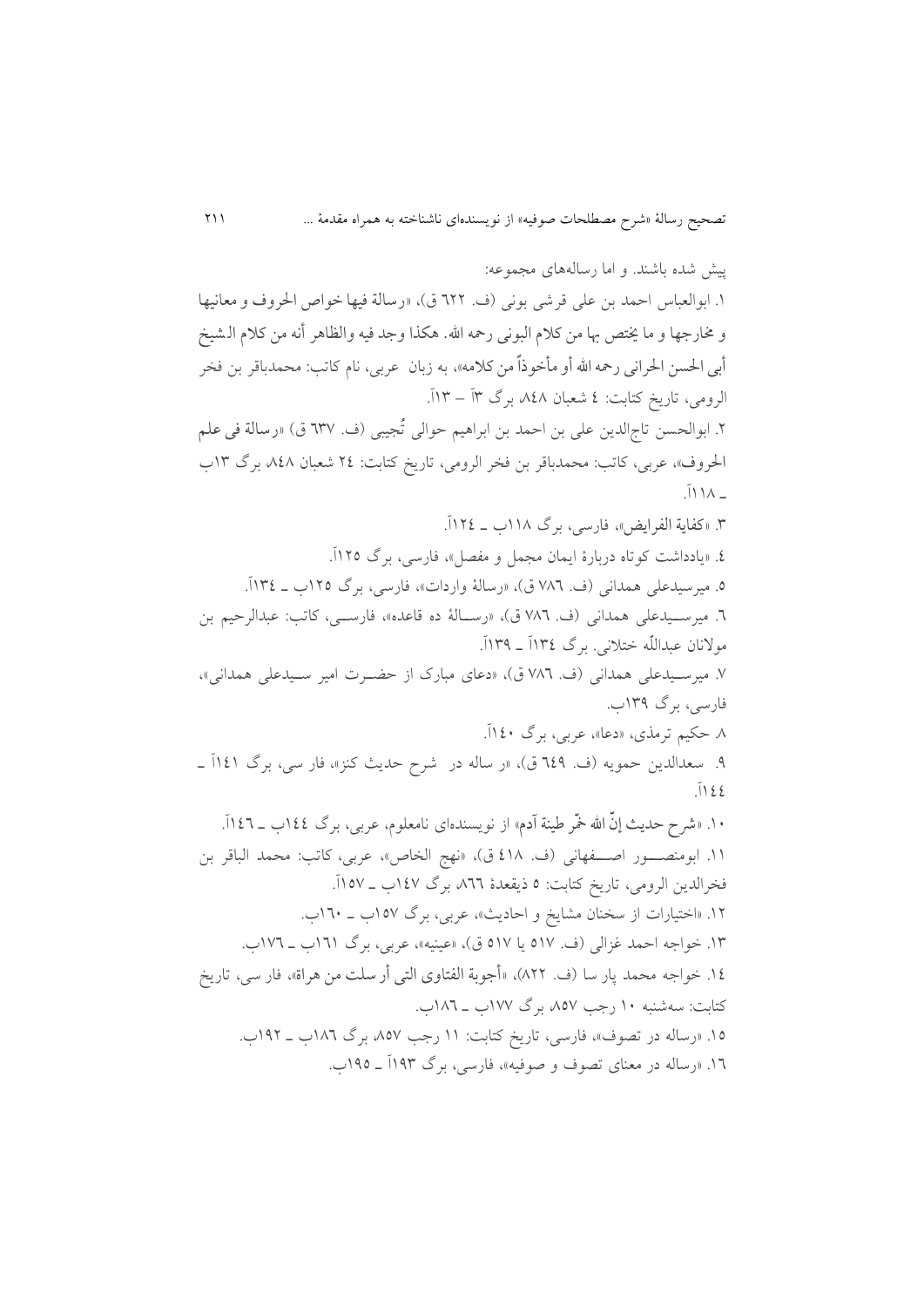۱۷. «شرح مصطلحات صوفیه»، فارسی، برگ ۱۹۲ ب - ۲۰۰ ل. (همین رساله حاضر) .81 خواجه محمد پارسا )ف. 100(، »صور الفتاوی التی وردت من هراة إلی بخارا«، فارسی ، برگ ۲۰۱آ - ۲۰۷آ.

از آنجا که تنها نسخۀ بهدستآمده از شرح مصطلحات صوفیه، همین نسخۀ خطی موجود در مجموعۀ بخارا ا ست، تـصحیح آن صرفاً با تکیه به همین نسخه انجام شده ا ست. البته برای خواندن برخی کلمات دشوار و سدت خوان از ساير رساله های موجود در شرح اصطالحات تصوف مانند بخشي از كشف المحجوب هجويري و رسالۀ اصطلاحات فخرالدين عراقي و ر*شف الالحاظ فی کشف الالفاظ* منســوب به الفتی بهره برديم. با اين حال برخی کلمات محدود (٤ مورد)، همچنان بدخوان يا محل سؤال باقی ماند که در متن مشــخص کردهايم. واژههايی که دربارۀ آن ترديد داشتيم با علامت (؟) در مقابل آن، مشـخص کرديم و کلماتی که در نســـخه خطخوردگی دارد يا موفق به خواندن آن نشــــديم با عبارت (ناخوانا) معلوم کردهايم. همچنین اشتباهات اماليی در متن را اصالح کرديم و اصل آن را در پاورقی آورديم. هر جا که به متن چیزی اضافه کردیم، با نشانۀ قلاب [ ] مشخص شده است.

## **نتیجهگیری**

در پژوهش حاضـر علاوه بر تصـحیح و تحقیق رسـالهای کهن با عنوان شــرح مصــطلحات صوفیه، اولاً سیر شکل گیری مصطلحات صوفیه و تحولات و تطورات آن را بررسی کردیم؛ ثانیاً ن شان دادیم که گردآوری و شرح ا صطلاحات تـصوف خود نوعی ادبی (ژانر) در میان ادبیات صوفیه به شمار میرود و میتوان صدها متن کهن را معرفی کرد که متعلق به اين ژانر ه ستند ؛ ثالثا به اين نتیجه ر سیديم که شباهت های میان چنین ر ساله هايی نبايد ما را به اين ا شتباه بی ندازد که همۀ اينها يک ر ساله ه ستند؛ بلکه بايد گفت هر يک از ر ساله های مربوط به ا صطلاحات صوفیه ر سالهای مستقل هستند، هرچند هستۀ مرکزی آنها با یکدیگر شبیه باشـــد. حداکثر می توان گفت که اين رســـالهها روايتهای مختلف و البته مســـتقل از يک موضوع هستند؛ رابعاً رسالۀ شرح مصطلحات صوفیه را با رسالۀ رشف الالحاظ فی کشف الالفاظ من سوب به الفتی تبريزی مقايـ سه کرديم و وجوه شباهت و تفاوت اين دو ر ساله را آشکار کرديم.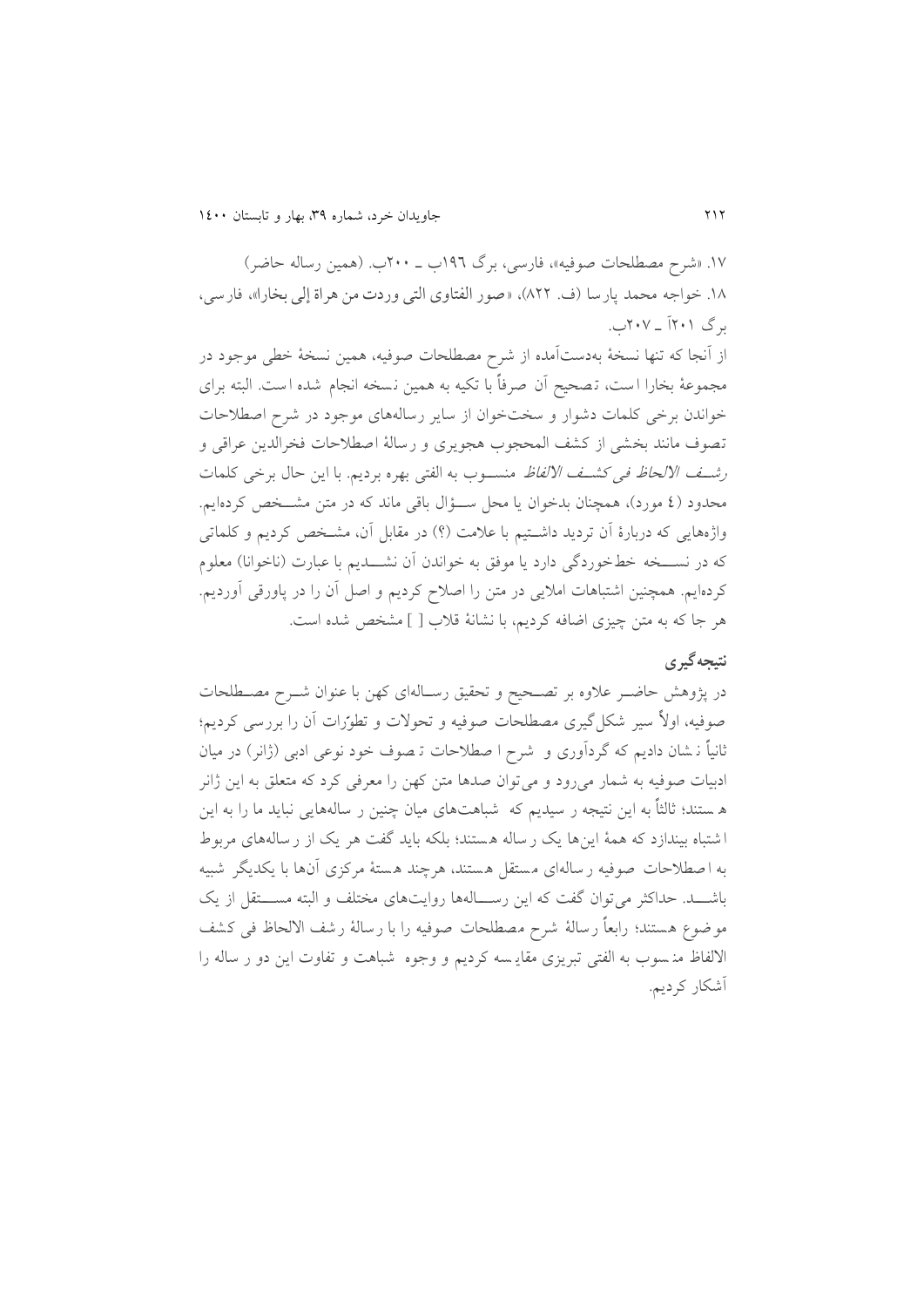## **متن رساله شرح مصطلحات صوفیه**

#### **]مقدمه[**

بسم الله الرحمن الرحیم حمد و ســـپاس خدای را عزّوجل که دُرر معانی در تحت صـــور بیانی عیان میکند، و طراز حقايق را در پس پردۀ رقايق مَجاز نهان میگرداند، و درود بسيار و تهيت بی شمار بر سرور کائنات و مهتر موجودات محمد مصطفی صلوات الله علیه و سلامه باد و بر آل و اصحاب و پاکان او.

اما بعد؛ ببايد دانست که عالَم معانی ادراک نتوان کرد مگر در کسوت لباس و صورت، زيرا که معانی از آن روی که معانی اند لطیف اند و وجود روحانی مادام که از کســــوت لباس و صورت مجرد با شد ادارک بشری انسانی بدان راه نتواند برد. پس حکمت الهی اقتضای آن کرد که هر معنی را در ک سوت صورتی فعلی و قولی مح سوس و معقول به عالمیان نمايد تا به ادراک ایشان رسد.

بیت

من معترفم که شاهد دل معنی است مسلم لیکن چه کنم که چشم صورتبین است و چون ا صحاب معنی و اهل تحقیق این صورت دیدهاند و ترنّم معانی کردهاند، الفاظ زلف و خال را در سلک نظم کشیدهاند و هر يکی را مظهر معنی عظیم کردهاند و حقايق و دقايق را در اين نمط نموده، پس واجب ديدم آن الفاظ و اســـامی را شــــرحی کردن تا هرکس که شروع کند در ابيات ايـشان، داند که مقـصود ايـشان نه اين صورت ظاهر دنيوی ا ست و نظر ايشــان تا کجا و که را بوده اســـت و بدين الفاظ و اســـامی مختصـــر، چه معانی و حقايق خواستهاند. وأسأل الله تعالی الصواب وأعوذ به من الزلل والخطاء إنّه الجواد الوهاب.

> **فصل ]یکم[ در اسامی عشق و عاشق و معشوق )0( محبت:** دوستی محض را گويند بیعالقه. **)2( محب:** صاحب دوستی محض را گويند با حق تعالی.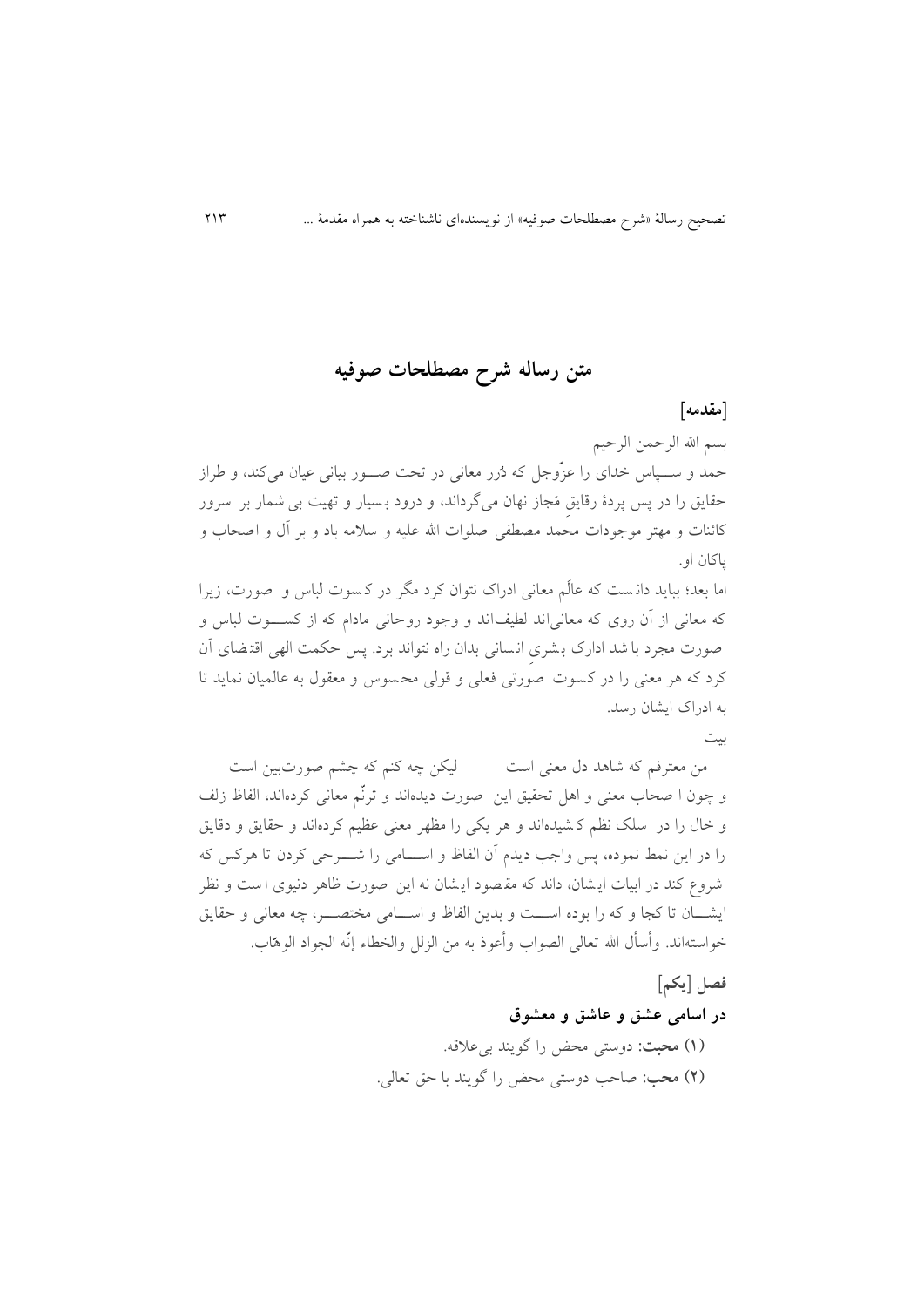**)9( محبوب:** حق تعالی را گويند وقتی که مستغنی دانند 895/آ/ از دوستی. **)0( طلب:** جستن حق را گويند مطلق؛ عامتر از آنکه دوست دارند يا نه. (٥) طالب: جويندۀ حق تعال<sub>ی ر</sub>ا گويند از راه مَحْمِد*َت* کمال نه از روی دوستی. **)6( مطلوب:** حق تعالی را گويند وقتی که جوينده عامتر از آن بود که به دوستی منسو باشد. **)1( عشق:** محبت مفرله را گويند و نیز دوستی حق تعالی را گويند با وجود للب و جد تمام و نیز جذبۀ الهی را گويند. **)8( عاشق:** آشفتۀ جمال و جالل الهی را گويند بعد از آنکه للب کرده باشد به جد تمام. **)3( معشوق:** حق تعالی را گويند وقتی که للب کنند به جد تمام و از آن جهت که مستحق دوستی است از جمیع وجوه. **)01( شوق:** انزعا دل را گويند در للب مع.وق. **)00( اشتیاق:** کمال انزعا دل را گويند در میل کل ی و للب تمام و ع.ق مدام. **)02 ( ح سن:** جمعیت کماالت را گويند در يک ذات و اين جز حق تعالی را نبود. **)09( جمال:** ظاهر کردن کماالت مع.وق است. **)00( جالل:** ظاهر کردن بزرگی مع.وق است از جهت استغنا از عاشق. **)02( لقا:** ظهور مع.وق را گويند، چنانکه عاشق را يقین حاصل شود که اوست. **)06( لطف:** پرورش دادن مع.وق است عاشق را به لريق موافقت. **)01( مالحت:** بینهايتی کماالت الهی را گويند که هیه کس به نهايت آن نرسد. (۱۸) ظرافت: ظهور انوار است از راه مشاهدۀ مجرد از مادّه. **)03 ( ش نگی:** احکام لوالع و لوامع انوار است از حضرت حق جل و عال در ماد ه. **)21( شوخی:** کثرت التفات را گويند. **)20( کرشمه:** التفات را گويند. **)22( شکل:** وجود مع.وق را گويند. **)29( شمایل:** امتزا جمالیات و جاللیات را گويند. **)20( شیوه:** اندک جذبۀ الهی را گويند در هر حالی که باشد. (٢٥) مکر: غرور دادن معشوق و عاشق را تا به طريق لطف و موافقت يا به طريق قهر و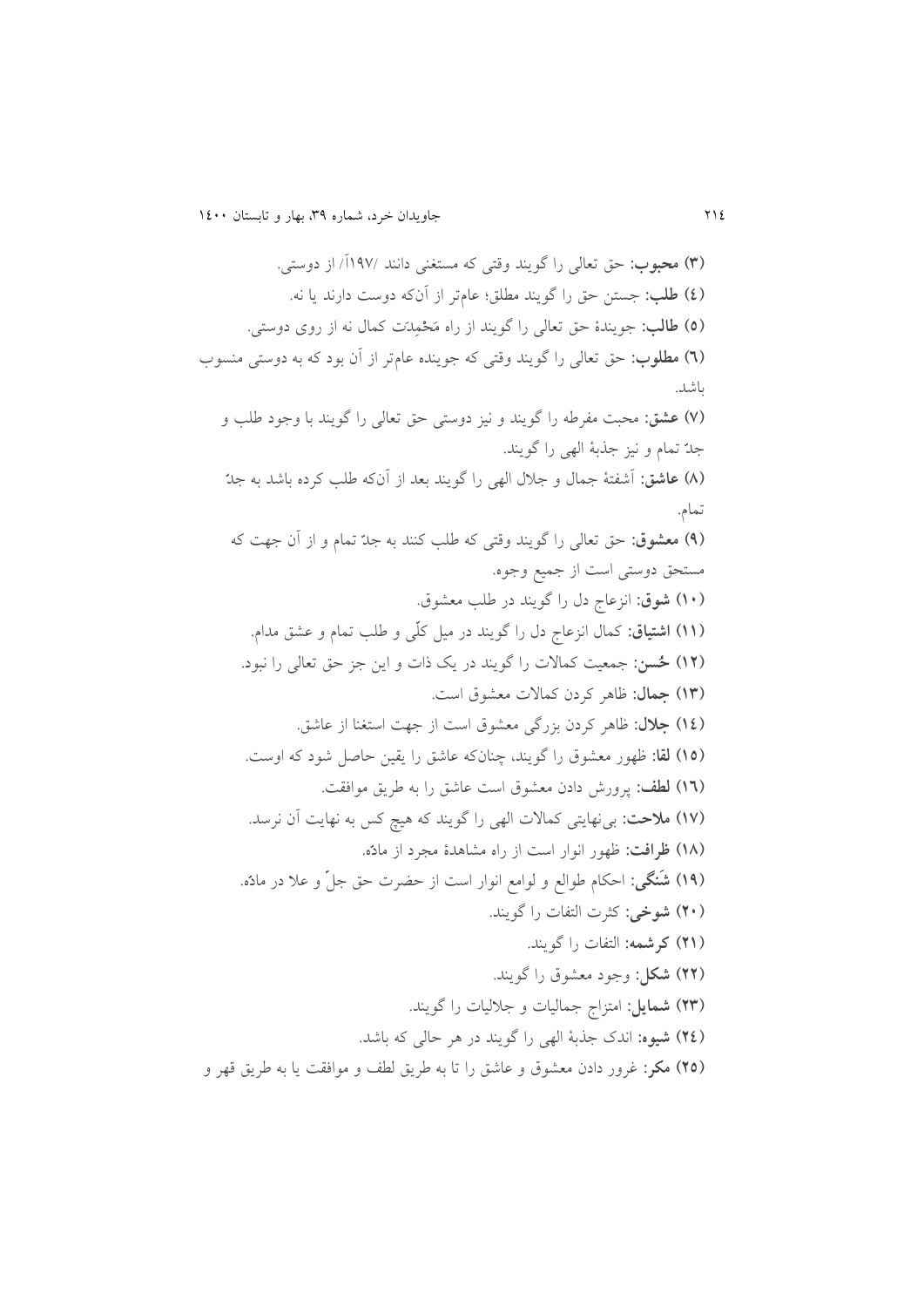مدالفت. **)26( فریب:** استدرا الهی را گويند. **)21( وفا:** عنايت ازلی را گويند. **)28( جفا:** پوشانیدن دل سالک را گويند از معارف. 895/ / **)23( چشم:** صفت بصیری الهی را گويند. **)91( دیده:** ال ال]و[ الهی را گويند. **)90( چشم مست:** ستر کردن الهی را گويند بر تقصیری که از سالک در وجود آيد. **)92( چشم خمار:** ستر کردن تقصیر سالک را گويند بر سالک. **)99( چشم آهوانه:** ستر کردن الهی را گويند بر تقصیرات سالک از غیر سالک. **)90( چشم شهال:** ظاهر کردن احوال و کماالت سالک را گويند بر سالک و بر غیر سالک، و اين مقام از مکر و استدرا خالی نباشد. **)92( چشم ترک:** ستر کردن احوال و کماالت سالک را گويند بر سالک و بر غیر او و هرچه به جز اين؛ همچنین چ.م نرگس. **)96( روی:** مرآت تجلیات را گويند. **)91( ماهروی:** تجلیاتی را گويند که در ماد ه باشد. **)98( چهره:** تجلیاتی را گويند که سالک بر کیفیت آن مطلع شود. **)93( رخ:** تجلیات محض را گويند. **)01( چهرۀ گلگون:** تجلیاتی را گويند ]که[ در غیر ماده باشد در حالت غیبت سالک. **)00( خال سیاه:** عالم غیب را گويند. **)02( خط سبز:** عالم برزخ را گويند. **)09( لب:** کالم را گويند. **)00( لب لعل:** بطون کالم را گويند. **)02( لب ش ک رین:** کالم م نز ل را گويند که به واسطه باشد. **)06( لب شیرین:** کالم بیواسطه را گويند به شرط ادراک. **)01( دهان:** صفت متکلمی را گويند. **)08( دهان کوچک:** صفت متکلمی را به لريق )ناخوانا( و تقديس از فهم و وهم مدلوق.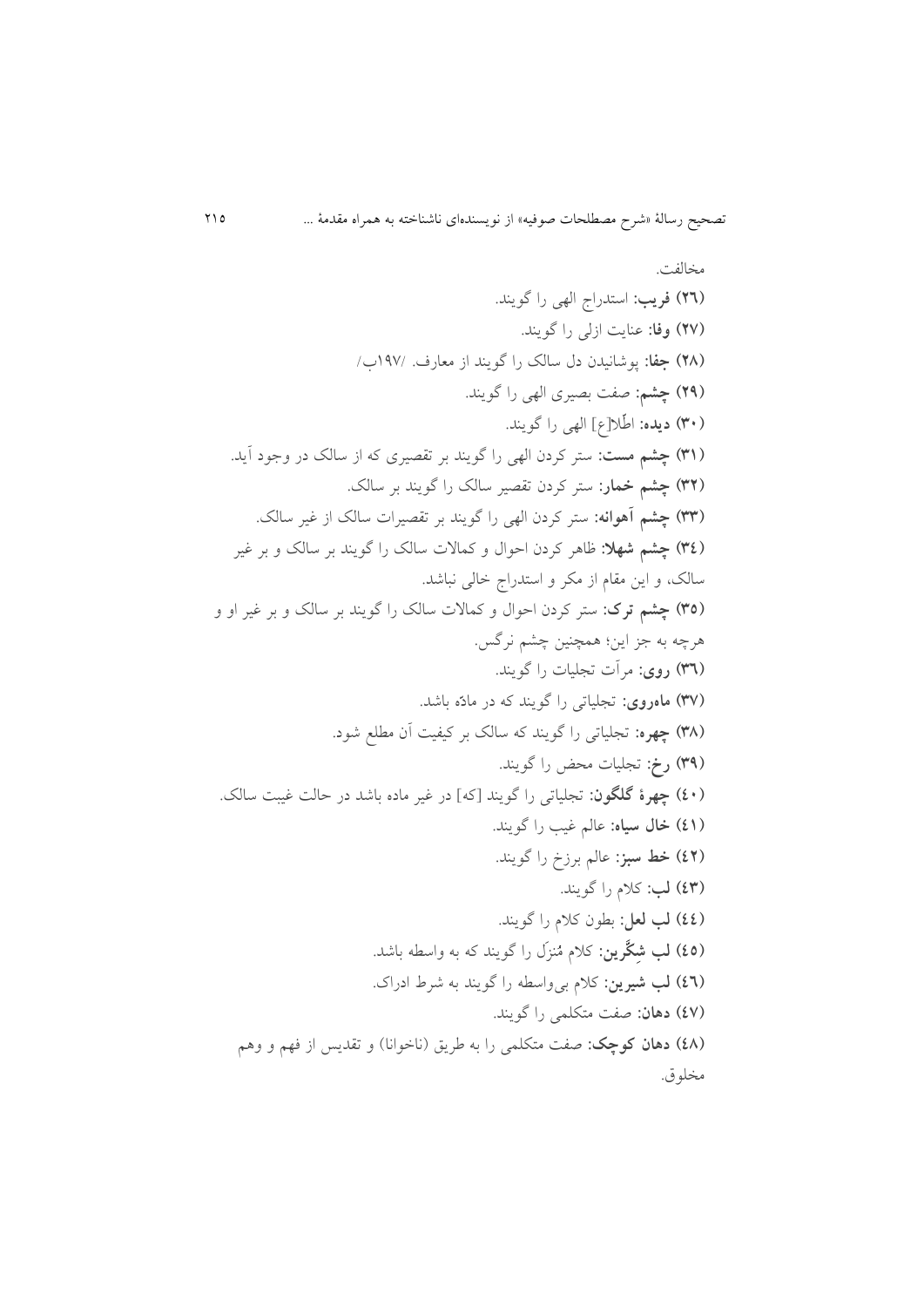**)03( زبان:** امر را گويند مطلقا . **)21( زبان شیرین:** امری را گويند که موافق تقدير باشد. **)20( زبان تلخ:** امری را گويند که موافق لبع سالک نباشد. **)22( ذ ق ن:** محل مالحظه را گويند. **)29( ز ن خ:** محل لذت را گويند از م.اهده. **)20( سیب زنخ:** علم لذت را گويند از م.اهده. **)22( چاه زنخ:** م.کالت اسرار م.اهده را 891/آ/ گويند. **)26( غبغب:** اقتران مالحظه و لذت علم را گويند. **)21( بناگوش:** رقیقۀ سلسلۀ اعتصام را گويند به حضرت الهیت. **)28( دوش:** صفت کبريايی حق را گويند. **)23( سینه:** صفت علم الهیت را گويند. **)61( بر:** صفت ربوبیت را گويند. **)60( بر چون سیم:** پرورد]ن[ سالک را گويند وقتی که پرورش موافق لبع سالک نباشد. **)62( میان:** سابقه )؟( را گويند که در میان محب و محبو باشد. **)69( موی میان:** نظر سالک را گويند بر قطع ح ج ب. **)60( دست:** صفت قدرت را گويند. **)62( ساعد:** صفت قوت را گويند. **)66( انگشت:** صفت احالت را گويند. **)61( بازو:** م.ی ت را گويند. **)68( سخن:** اشارت و انتبا]ه[ الهی را گويند مطلقا . **)63( سخن شیرین:** اشارت الهی را گويند به واسطه. **)11( د ر سخن:** مکاشفۀ اسرار الهی را گويند در ماده و غیر ماده. **)10( سخن چون د ر :** اشارت واضح را گويند در ماده و غیر ماده. **)12( سخن چون گوهر:** اشارت م در ک در ماده را گويند. **)19( گوهر سخن:** ادراک اشارت را گويند در ماده و غیر ماده. **)10( سالم:** درود و م ح م د ت را گويند. **)12( پیام:** اوامر و نواهی را گويند.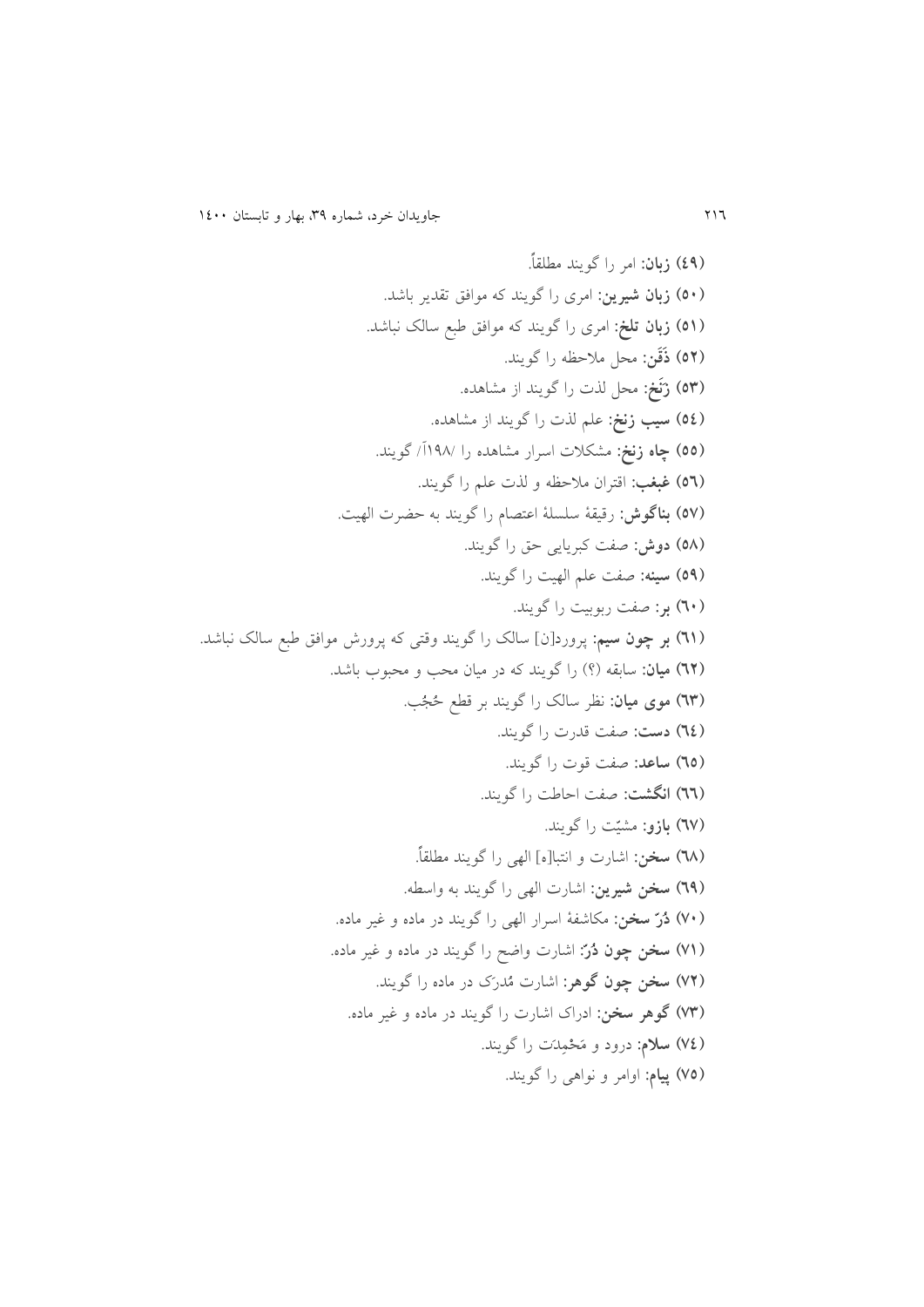**)16( هدیه:** نبوت و واليت را گويند. **)11( بعثت:** وحی را گويند يا الهام را گويند. **فصل ]دوم[ در اسامی آالت طرب )18( مجلس:** اوقات حضور را گويند. **)13( عشرت:** لذت انس را گويند با حق تعالی با وجود علم از لذت. **)81( طرب:** انس با حق را گويند و سرور دل. **)80( عیش:** دوام حضرت انس را گويند با حق تعالی. **)82( شراب:** غلبات ع.ق را گويند با وجود اعمالی که مستوجب مالحت باشد. **)89( شراب خام:** عیا 891/ / ممزو را گويند. **)80( شراب پخته:** ع.ق صرف را گويند. **)82( شرابخانه:** عالم ملکوت را گويند. **)86( م ی :** غلبات ع.ق را گويند با وجود اعمالی که مقارن سالمت باشد. **)81( میخانه:** عالم الهوت را گويند. **)88( میکده:** قدم مناجات را گويند. **)83( خمخانه:** مهبط تجلیات را گويند که از عالم قلب است. **)31( باده:** ع.ق را گويند وقتی که ضعیف ]باشد[. **)30( ساقی:** م .ر 9 را گويند. **)32( قدح:** وقت را گويند. **)39( جام:** احوال را گويند. **)30( ص راحی:** مقام را گويند. **)32( خمر:** موقف را گويند. **)36( جرعه:** اسرار مقامات و احوال را گويند که در سلوک از سالک پوشیده مانده باشد. **)31( مستی:** فروگرفتن ع.ق را گويند، جمیع صفات درونی و بیرونی. **)38( مست خراب:** استغراق ع.ق را گويند.

1

.9 در اصل: شر .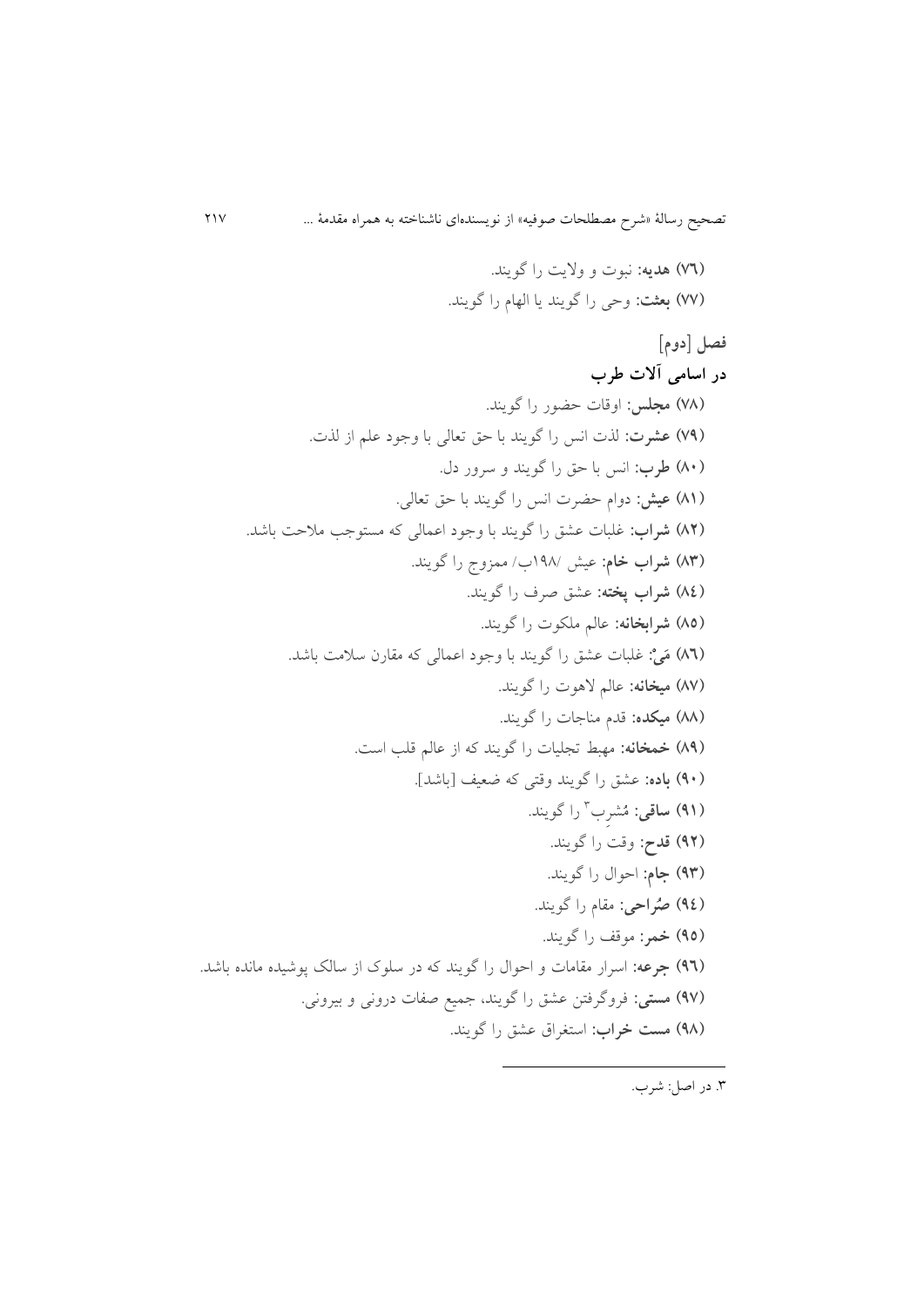**)33( نیممست:** آگاهی را گويند از استغراق. **)011( خرابات:** خرا ب.ريت را گويند. **)010( هشیاری:** آفاتی است از غلبۀ ع.ق. **)012( خمار:** رجعت را گويند از مقام وصول به قهر. **)019( رندی:** قطع نظر را گويند از اعمال. **)010( قل اشی:** معاشرت و مباشرت اعمال را گويند چنانکه اقتضای احوال باشد. **)012( اوباشی:** ترک ثوا را گويند. **)016( الابالی:** باک ناداشتن را گويند از نوو که پیا آيد از لاعت و معصیت. **)011( شمع:** نور اهلل را گويند. **)018( شاهد:** تجلی را گويند. **)013( نقل:** ک.ف معانی را گويند. **)001( کباب:** پرورش دل را گويند در تجلیات. **)000( ص بوحی:** محادثه 0 را گويند. **)002( غبوقی:** 5 مسامره را گويند. **)009( صبح:** للوو احوال را گويند. **)000( بامداد:** مقام گ.تن احوال و اوقات را گويند. 899/آ/ **)002( شبانگاه:** ملک شدن احوال را گويند. **)006( روز:** تتابع 4 انوار را گويند. **)001( شب:** عالم جبروت را گويند. **)008( شب قدر:** بقای سالک را گويند در عین استهالک به وجود حق تعالی. **)003( شب یلدا:** نهايت الوان انوار را گويند که سواد اعظم است. **)021( عید:** مقام جمع را گويند.

**.** 

<sup>8.</sup> هجويری دربارۀ مســـامره و محادثه چنين گفته اســـت: «مســـامره وقتى بود بنده را با حق به شـــب و محادثه وقتى بود به روز که اندر آن سؤال و جواب بود ظاهرى و باطنى و از آن است که مناجات شب را مسامره خوانند و دعوات روز را محادثه» (*کشف المحجوب*، تصحیح ژوکوفسکی، ص ٤٩٦). . در اصل: عتوقی. غبوق به معنای شراب شبانگاه است (نک: *منتهی الآرب*، ۹۰۵/۳). .4 در اصل: تابع.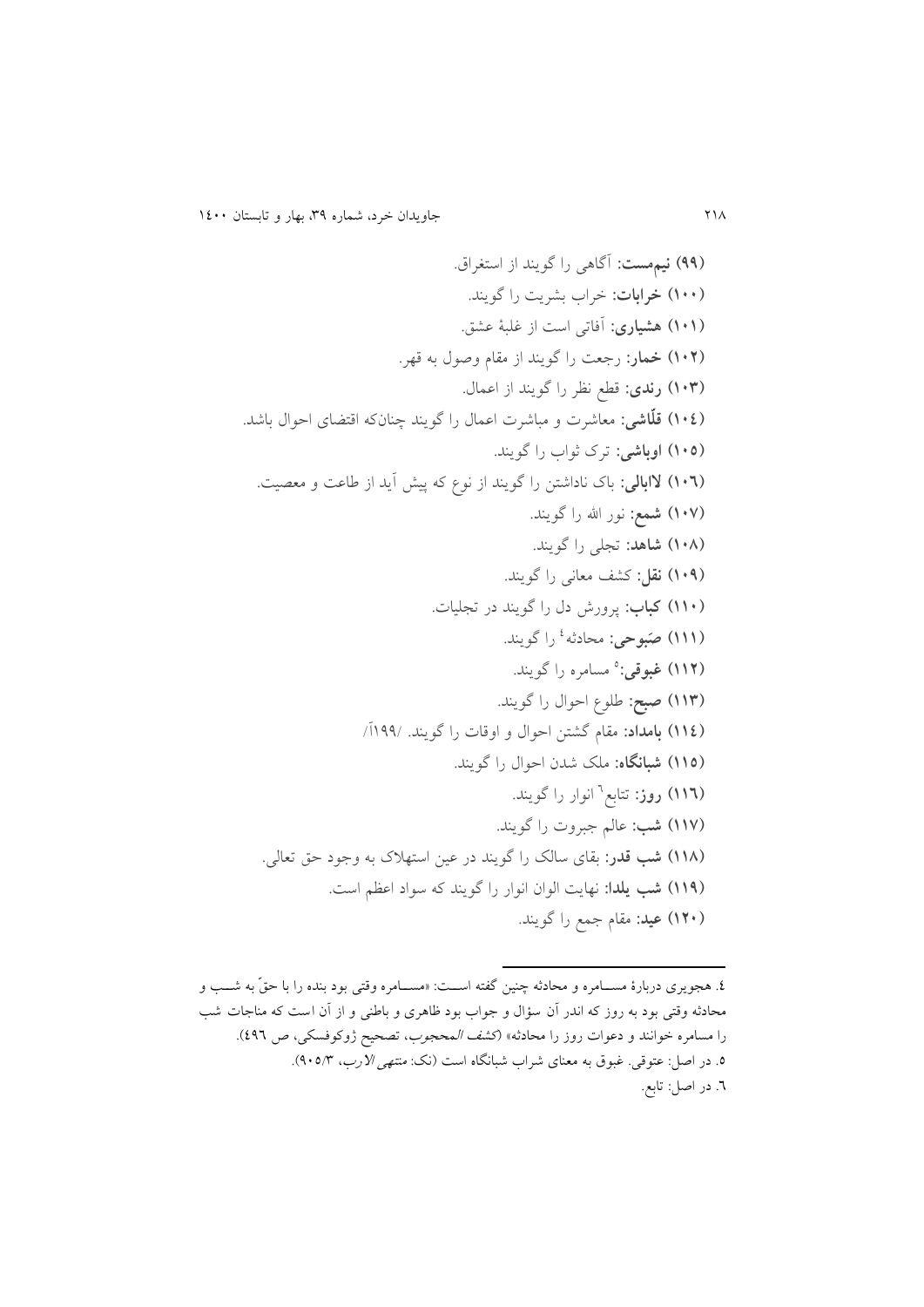**)020( نوروز:** مقام تفرقه را گويند. **)022( کفر:** تاريکی عالم معرفت را گويند. **)029( کافر:** صاحب اعمال مقام تفرقه را گويند. **)020( ترسا:** معانی و حقايق را گويند وقتی که عظیم رقیق و دقیق باشد. **)022( دیر:** عالم انسانی را گويند. **)026( کلیسا:** عالم حیوانی را گويند. **)021( چلیپا:** عالم لبايع را گويند. **)028( ز ن ار:** بستن عهد را گويند. **)023( ناقوس:** يادکرد مقام تفرقه را گويند. **)091( بت:** مقصود و مطلو را گويند. **)090( توبه:** بازگ.تن از چیزی ناقص نازل و روی آوردن به چیزی کامل را گويند. **)092( ایمان:** مقدار دانا را گويند به حضرت حق تعالی. **)099( اسالم:** اعمال متابعت را گويند. **)090( دین:** اعتقادی را گويند که از مقام تفرقه سر بر کرده باشد. **)092( زهد:** اعراض را گويند از فضولی دنیاوی. **)096( نماز:** اجتهاد سالک را گويند. **)091( عبادت:** مطاوعت را گويند. **)098( روزه:** قطع و امساک التفات را گويند. **)093( زکات:** ترک و ايثار را گويند و تصفیه را نیز. **)001( حج:** سلوک الی اهلل را گويند. **)000( بیابان:** وقايع لريق را گويند. **)002( کعبه:** مقام وصلت را گويند. **)009( طامات:** معارف را گويند. **)000( خرقه:** صالحیت و سالمت صورت ظاهر را گويند. **)002( سجاده:** سند بالن را گويند. **)006( فروختن:** ترک تدبیر و اجتهاد خود را گويند. **)001( گرو کردن:** تسلیم وجود را گويند به حکم مقادير و ترک تدبیر به اختیار خود.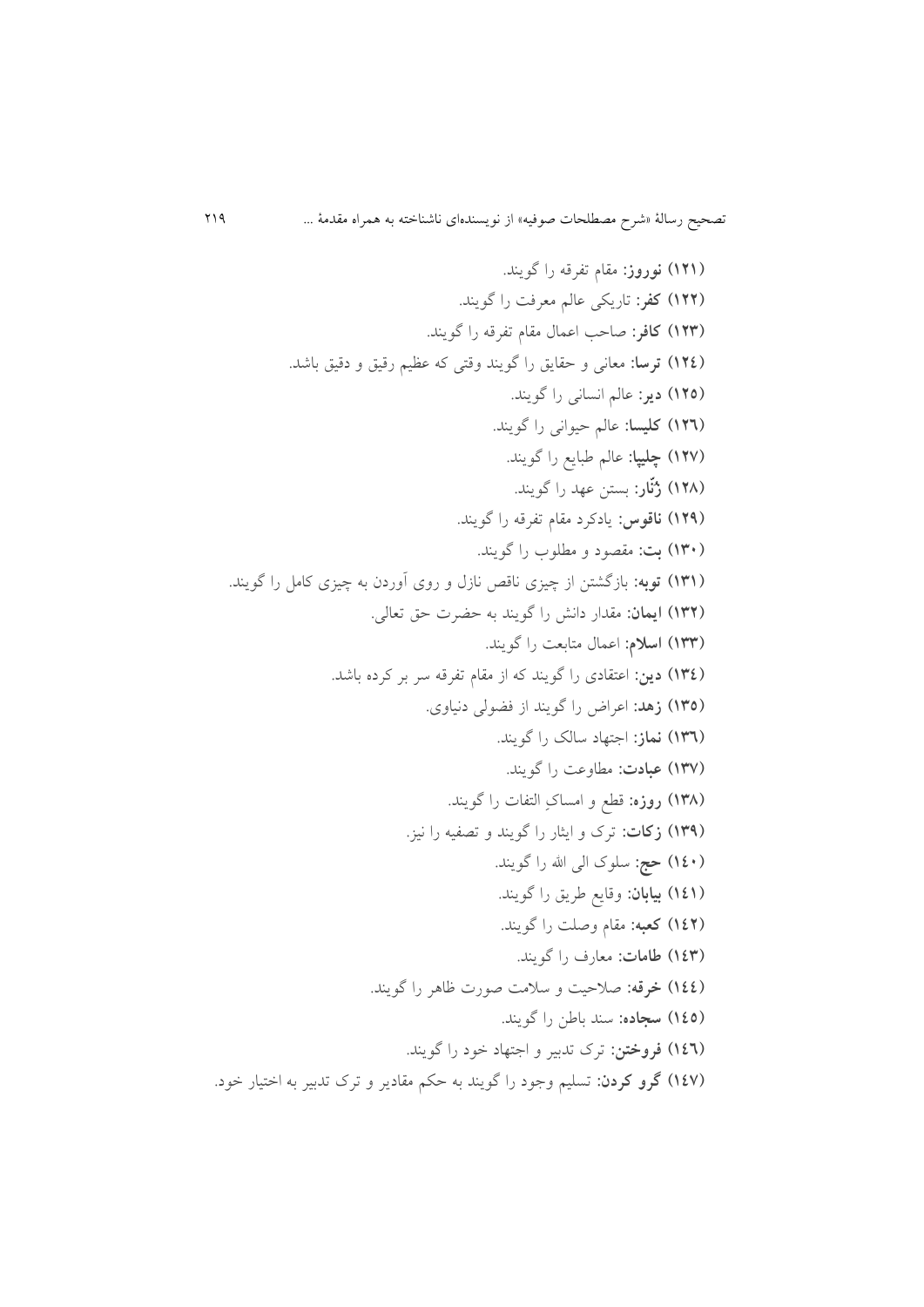**)008( بذل کردن:** عدول کردن از چیزی به چیزی را گويند. **)003( درباختن:** محو کردن اعمال ماضی را گويند از نظر بالن. **)021( ترک کردن:** قطع امل را گويند از چیزی. **)020( برخاستن:** قصد و عزيمت را گويند. 899/ / **)022( نشستن:** سکینه را گويند. **)029( رفتن:** عرو را گويند از عالم ب.ريت به عالم ارواح. **)020( آمدن:** رجعت را گويند از عالم ارواح به عالم ب.ريت. **)022(** درون: عالم ملکوت را گويند. **)026(** بیرون: عالم م لک را گويند. **)021(** عقل: آلت تمییز را گويند میان خیر و شر. **)028(** فهم: آلت دريافتن را گويند. **)023( پاییز:** 5 مقام جمود را گويند. **)061(** بهار: مقام عال م را گويند. **)060( تابستان:** مقام معرفت را گويند. **)062( زمستان:** عالم قبض را گويند. **)069( گلزار:** گ.ادگی را گويند. **)060( بوستان:** محل گ.ادگی را گويند به 1 م.اهده. **)062( نرگس:** نتیجۀ عالم را گويند که در عمل پیدا شود از فرح. **)066( س رو:** ع لو ی مرتبه را گويند. **)061( بنفشه:** نکته )؟( را گويند که قوۀ ادراک بدو کار نکند. **)068( سبزه:** عین معرفت را گويند. **)063( ریحان:** نوری را گويند که از غايت تصفیه و رياضت حاصل شده باشد. **)011( نشو:** ترقی را گويند. **)010( نما:** عزت يافتن را گويند.

1

.5 در اصل: تأثیر.

.1 در اصل: که.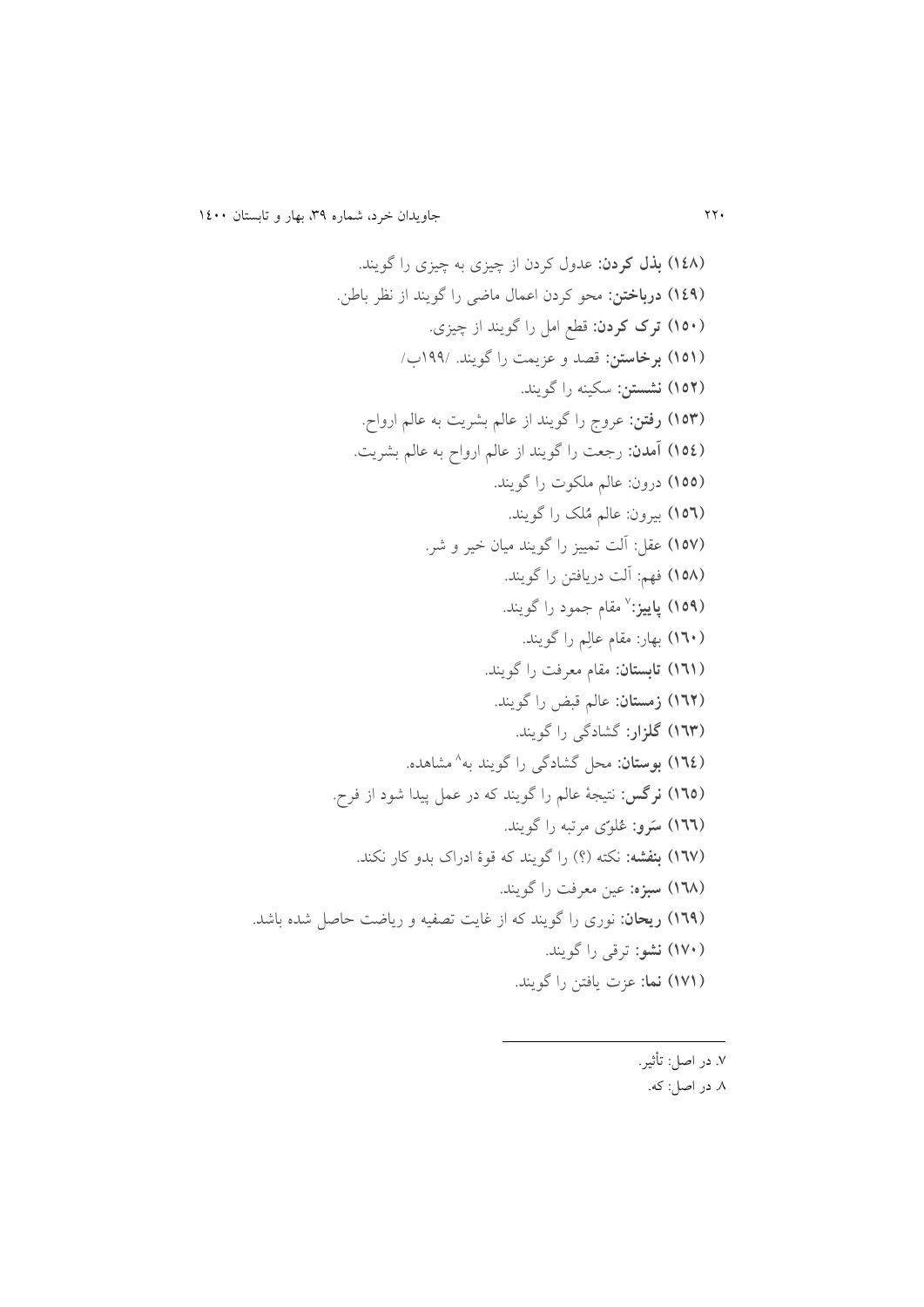**)012( سرخی:** قوۀ سلوک را گويند. **)019( سبزی:** کمال مطلق را گويند. **)010( زردی:** صفت سلوک را گويند. **)012( سفیدی:** يکرنگی را گويند. **)016( کبودی:** تدلیط 9 محبت را گويند. **)011( ابر:** حجابی را گويند. **)018( باران:** نزول رحمت را گويند. **)013( جویبار:** مجاری عبوديت را گويند. **)081( آب روان:** فرح را گويند. **)080( سیل:** غلبۀ احوال دل را گويند که از فرح ]باشد[. **)082( نسیم:** يادآورد عنايت را گويند. **)089( بوی:** آگاهی از عالقه و پیوستگی را گويند که در اصل بوده است در مقام جمع و اکنون در حالت تفرقه افتاده. **)080( مطرب:** آگاهکننده را گويند. **)082( دف:** للب مع.وق را گويند مر عاشق را. **)086( نای:** پیغام محبو را گويند. **)081( ترانه:** آيین محبت را گويند. **)088( نالۀ زیر:** حنین محبت را گويند و همچنین نالۀ ريز. **)083( سماع:** لیبت مجلس را گويند. **)031( پای کوفتن:** تواجد را گويند. **)030( دست زدن:** محافظت و مراقبت وقت را 011/آ/ گويند و باقی سازها بر اين قیاس میکنند.

**فصل ]سوم[ در اسامی احوال عاشق و عشق )032( وصال:** مقام وحدت را گويند.

1

.9 در اصل: تدلیت.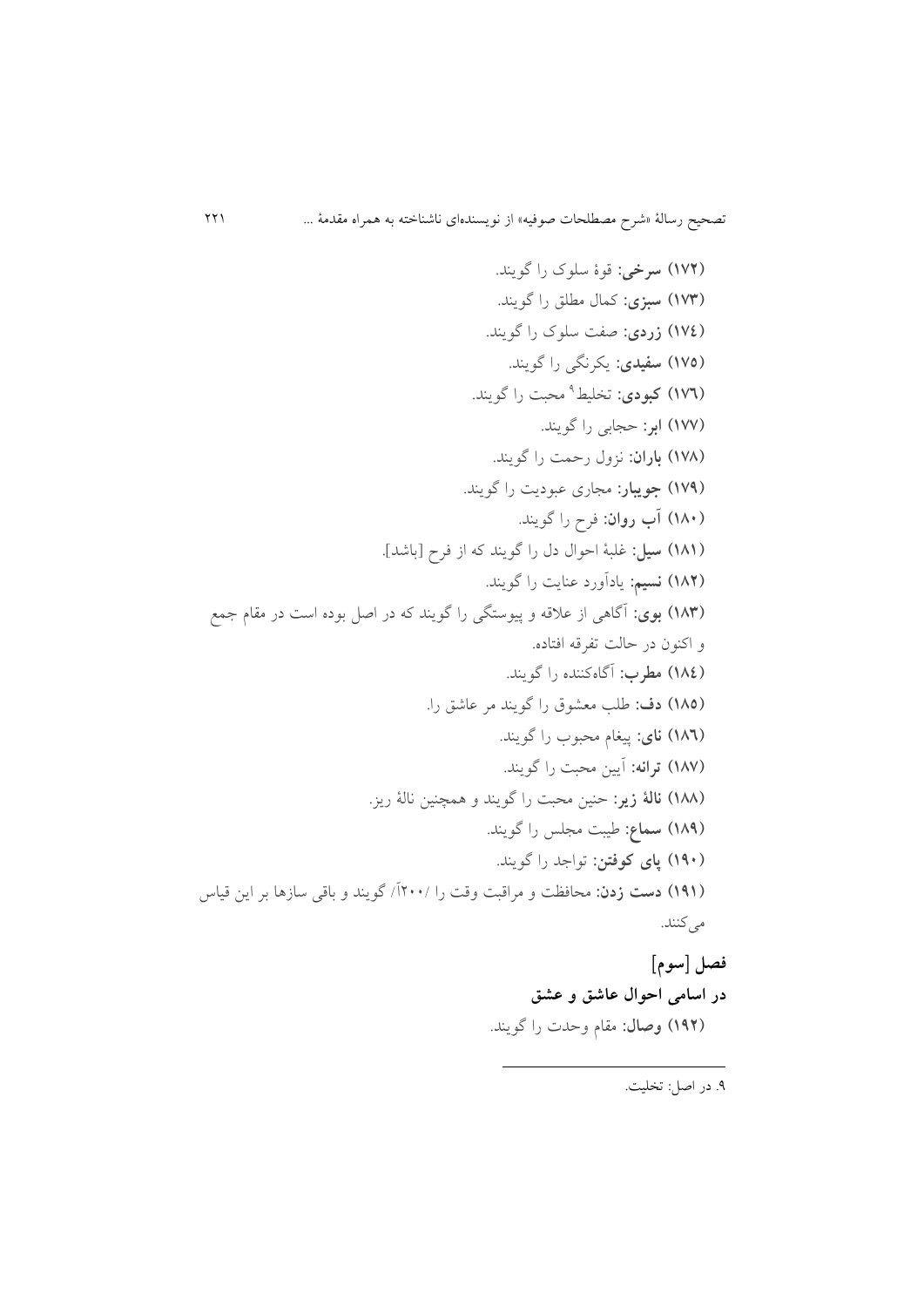**)039( کنار:** دريافت اسرار و دوام مراقبت را گويند. **)030( بوس:** استعداد قبول کیفیت کالم را گويند، صوری و معنوی. **)032( فراق:** غیبت را گويند از مقام وحدت. **)036( هجران:** التفات را گويند به غیر حق تعالی، درونی و بیرونی. **)031( غم:** بند اهتمام للب مع.وق را گويند. **)038( اندوه:** حیرت را گويند در کاری که نداند خیر و شر آن را. **)033( حزن:** حالتی را گويند که در دل پديد آيد بعد از مفارقت و باعث شود به للب. **)211( کلبۀ احزان:** خانۀ حزن را گويند. **)210( غمکده:** مقام مستوری را گويند. <sup>81</sup> **)212( خانه:** خودی خود را گويند که غیبت وجود است. **)219( بام:** محل غلبات را گويند که از ادراک عالمیان پوشیده است. **)210( س ه ر:** وجود مطلق را گويند. **)212( دیه:** وجود مستعار را گويند. **)216( کوی:** مقام عبوديت را ]گويند[. **)211( محله:** متصف شدن به صفات کمال را گويند. **)218( آستان:** اعمال عادات را گويند. **)213( در:** مطاوعت را گويند. **)201( محنت:** زخمات و آالم را گويند که به سبب مع.وق به عاشق ]رسد[، اختیاری و غیر اختیاری. **)200( تظلم:** استعانت و استعاذت بردن را گويند به حضرت الهی. **)202( ناله:** مناجات را گويند. **)209( فریاد:** ذکر به جهر را گويند. **)200( آه:** عالمت کمال ع.ق را گويند که زبان در بیان آن قاصر است 88 . **)202( فغان:** ظاهر کردن احوال درونی را گويند. **)206( رنج:** وجود امری را گويند که برخالف ارادت دل باشد. 

- .81 در اصل: مستوی.
- .88 در اصل: قاصرند.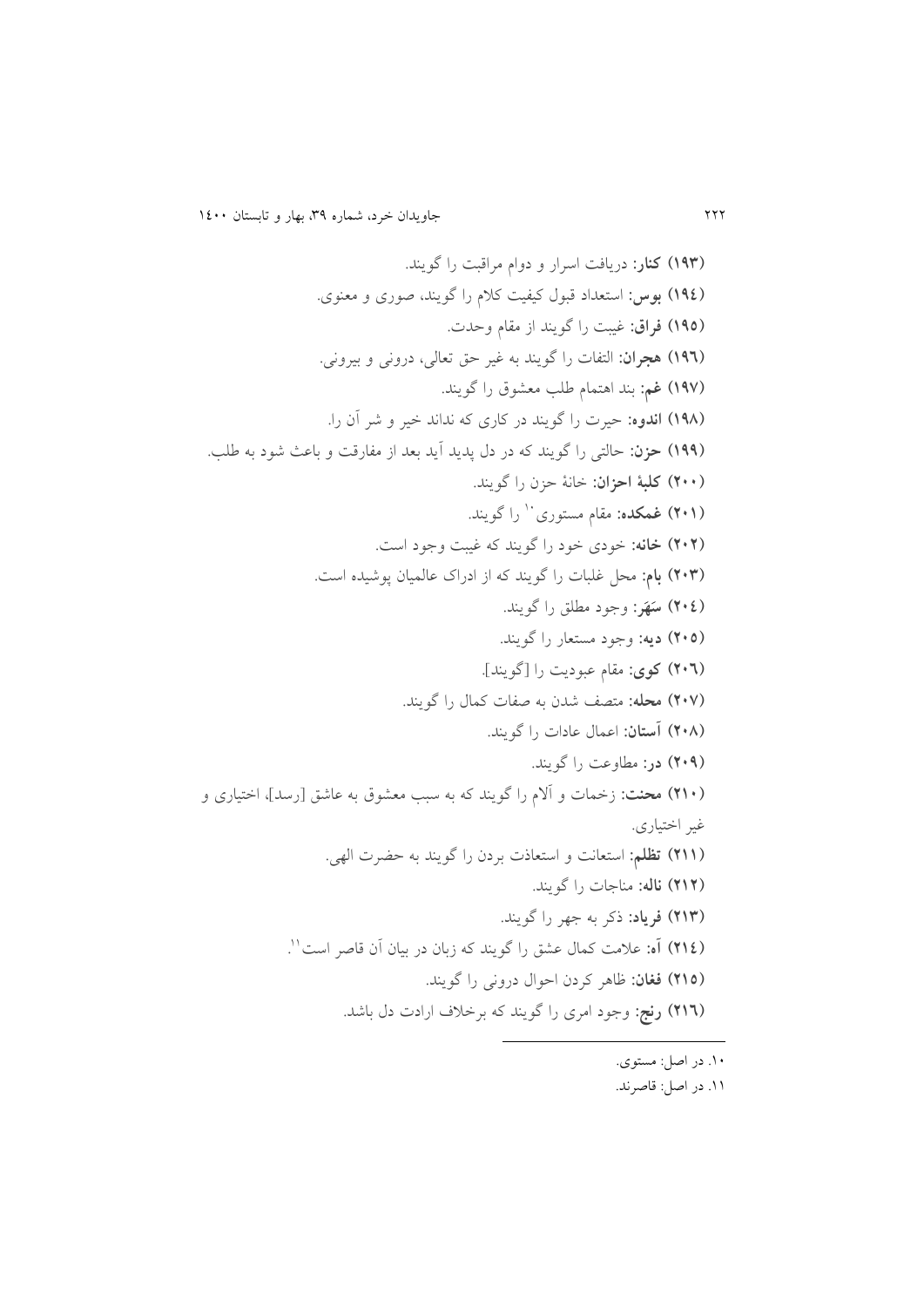**)201( درد:** حالتی را گويند که از محبت لاری شود و محب لاقت حمل آن ندارد. **)208( بیماری:** قلق و انزعا درون را گويند. **)203( مردن:** لرد و راندگی را گويند. <sup>80</sup> **)221( زندگی:** قبول و اقبال را گويند که به حضرت باشد. <sup>89</sup> **)220( راحت:** وجود امری )ناخوانا( را گويند که موافق ارادت دل باشد. **)222( تندرستی:** برقرار ماندن دل و قوای درونی و بیرونی را گويند. **)229( افتادگی:** ظهور جاللت الهی را گويند و رؤيت عدم قدرت. 011/ / <sup>80</sup> **)220( خرابی:** قطع تفرقات و تدبیرات عقلی را گويند به توجه و تسلیم تمام. **)222( بیهوشی:** استهالک ظاهر و بالن را گويند در ع.ق. **)226( دیوانگی:** ظفر احکام ع.ق را گويند بر صفات عاشق. **)221( بندگی:** مقام تکلیف را گويند. <sup>85</sup> **)228( آزادی:** مقام حريت را گويند. **)223( بینوایی:** ناتوانی را گويند. **)291( فقیری:** عدم اختیار را گويند که علم و عمل از او مسلو شده باشد. **)290( سعادت:** خواند]ن[ ازلی را گويند. **)292( شقاوت:** راندن ازلی را گويند. **)299( دوری:** شعور به معارف اسما و صفات الهی را گويند. **)290( کاهلی:** بطیهالسیر را گويند و اين گاه باشد که به سبب داشتن دقايق لريق باشد سالک را و کمال باشد، و گاه باشد که به سبب تقصیر سالک که دير عبور کند و اين سیر سیرها باشد. <sup>84</sup> نازلترين **)292( شتاب:** سرعت سیر را گويند. **)296( پاکبازی:** توجه خالص را گويند که نه در اعمال ثوا خواهد و نه در علو مرتبه.

**.** 

.80 در اصل: راندهگی. .89 در اصل: زندهگی. .80 در اصل: ظهر. .85 در اصل: بندهگی. .84 در اصل: نازکترين.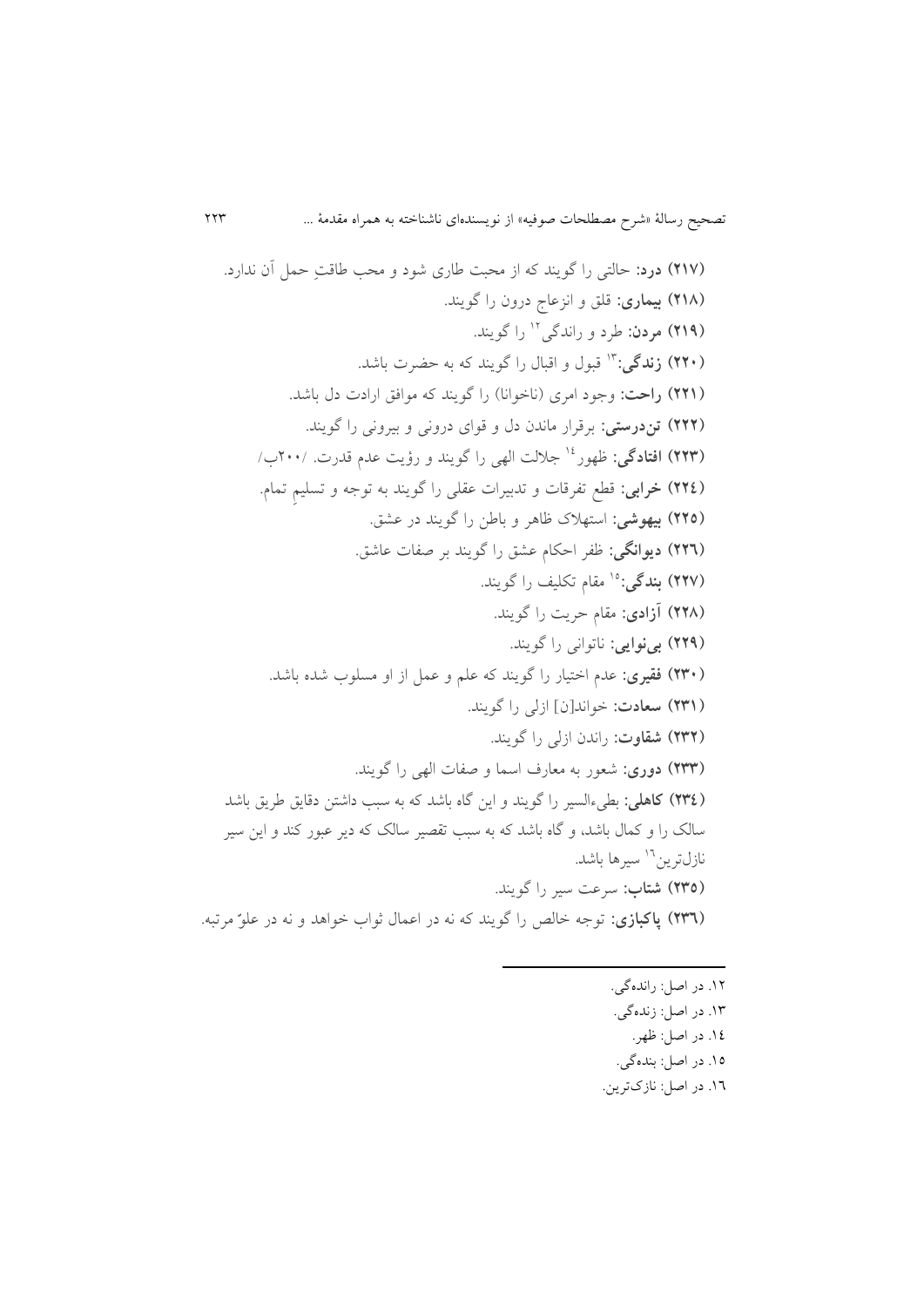**)291( حضور:** مقام وحدت را گويند. **)298( غیبت:** مقام اثنینی ت را گويند. **)293( گرمی:** حرارت محبت را گويند. **)201( سردی:** برد يقین را گويند که نهايت محبت است. **)200( خواب:** فنای اختیاری را در ب.ريت آن افعال ]گويند[. **)202( بیداری:** عالم صحو را گويند. **)209( شتر:** انسانیت را گويند. **)200( ق تار:** نوعی ت را گويند. <sup>85</sup> **)202( علف:** شهوات و م.تهیات نفس را گويند. **)206( ساربان:** رهنمای را گويند. **)201( زر:** رياضت و مجاهده را گويند. **)208( گوهر:** معانی را گويند. **)203( سیم:** تصفیۀ ظاهری و بالنی را گويند. **)221( میدان:** مقام شهوت را گويند. **)220( چوگان:** تقدير جمیع امور را گويند به لريق جبر و قهر. **)222( گوی:** مجبوری و مقهری سالک را گويند در تحت حکم تقدير. **)229( جستوجوی:** خردهگیری را گويند از هر لرف که باشد. **)220( گفتوگوی:** عتا محبتآمیز را گويند. **)222( شستوشوی:** برداشتن خردهها را گويند که از تقصیر در وجود آمده باشد و صفای حضور عاشق و مع.وق. **واالله تعالی أعلم بالصواب وإلیه المرجع والمآب**

1

<sup>.&</sup>lt;br>۱۷ قٌتار: بوی عود *(لغتنامۀ دهخدا).*